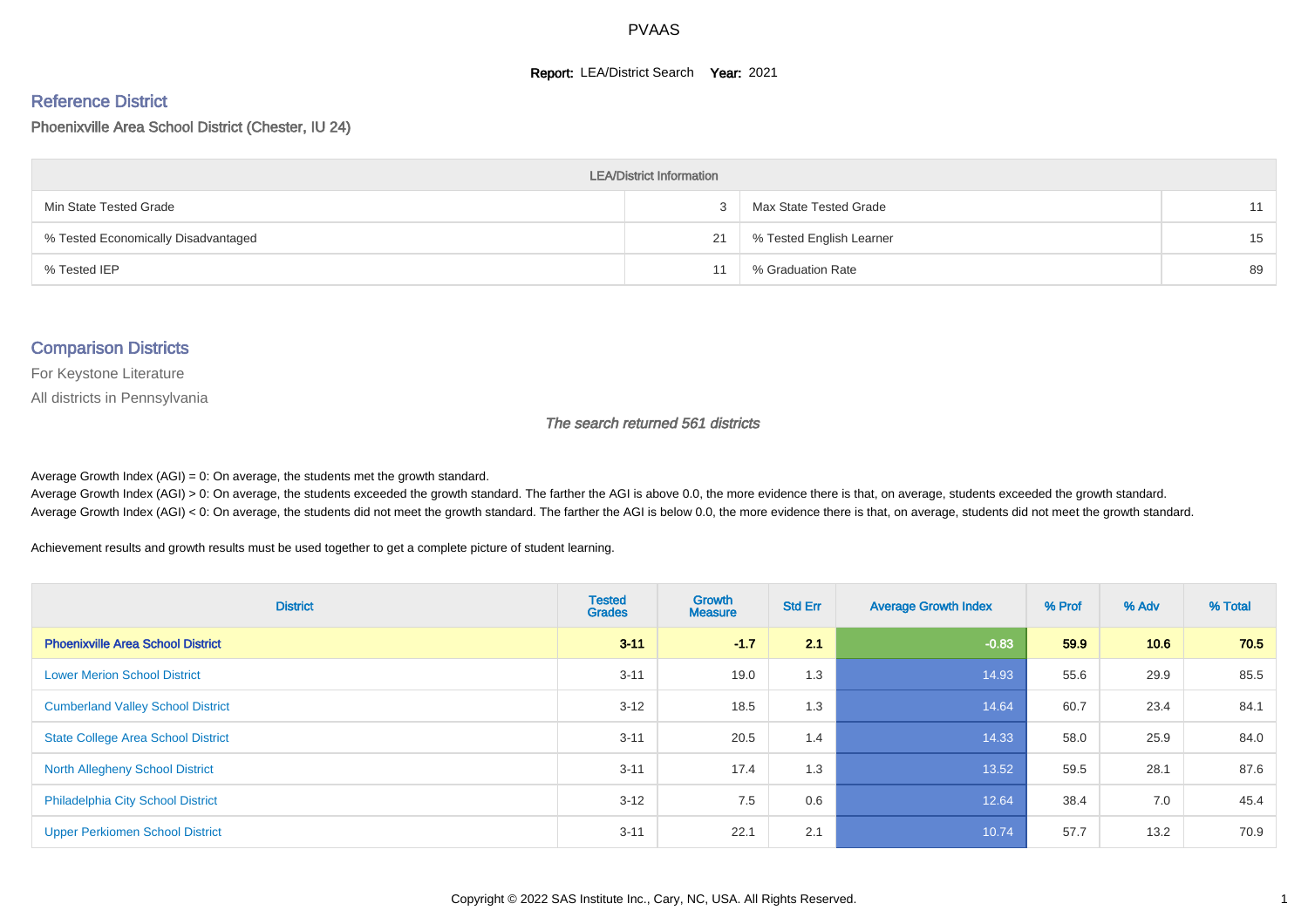| <b>District</b>                          | <b>Tested</b><br><b>Grades</b> | <b>Growth</b><br><b>Measure</b> | <b>Std Err</b> | <b>Average Growth Index</b> | % Prof | % Adv   | % Total |
|------------------------------------------|--------------------------------|---------------------------------|----------------|-----------------------------|--------|---------|---------|
| <b>Phoenixville Area School District</b> | $3 - 11$                       | $-1.7$                          | 2.1            | $-0.83$                     | 59.9   | 10.6    | 70.5    |
| Downingtown Area School District         | $3 - 11$                       | 12.1                            | 1.1            | 10.67                       | 60.0   | 23.5    | 83.6    |
| <b>Upper Saint Clair School District</b> | $3 - 11$                       | 18.5                            | 1.7            | 10.65                       | 61.8   | 30.1    | 91.9    |
| <b>West Chester Area School District</b> | $3 - 11$                       | 12.6                            | 1.2            | 10.38                       | 66.8   | 20.2    | 87.0    |
| <b>Norwin School District</b>            | $3 - 11$                       | 18.0                            | 1.7            | 10.37                       | 58.5   | 27.0    | 85.4    |
| <b>Dallastown Area School District</b>   | $3 - 11$                       | 13.5                            | 1.5            | 8.84                        | 56.0   | 17.9    | 73.8    |
| <b>Upper Dublin School District</b>      | $3-12$                         | 15.4                            | 1.8            | 8.53                        | 60.8   | 24.8    | 85.6    |
| <b>North Penn School District</b>        | $3 - 11$                       | 9.1                             | 1.1            | 8.36                        | 55.8   | 17.0    | 72.8    |
| <b>Souderton Area School District</b>    | $3 - 11$                       | 12.4                            | 1.5            | 8.28                        | 61.7   | 15.2    | 76.9    |
| <b>Colonial School District</b>          | $3 - 11$                       | 14.0                            | 1.7            | 8.21                        | 60.2   | 19.6    | 79.8    |
| <b>Bethlehem Area School District</b>    | $3 - 11$                       | 9.3                             | 1.1            | 8.15                        | 44.7   | 12.0    | 56.7    |
| <b>Springfield School District</b>       | $3 - 11$                       | 13.8                            | 1.7            | 7.99                        | 60.9   | 21.5    | 82.4    |
| <b>Great Valley School District</b>      | $3 - 11$                       | 15.0                            | 1.9            | 7.98                        | 50.0   | 35.0    | 85.0    |
| Northern York County School District     | $3 - 11$                       | 15.6                            | 2.0            | 7.98                        | 57.4   | 11.5    | 68.8    |
| <b>Pennsbury School District</b>         | $3 - 11$                       | 11.7                            | 1.5            | 7.90                        | 60.1   | 21.3    | 81.3    |
| <b>Tyrone Area School District</b>       | $3 - 12$                       | 19.7                            | 2.5            | 7.87                        | 60.4   | 16.7    | 77.1    |
| <b>Penn-Trafford School District</b>     | $3 - 11$                       | 13.4                            | 1.7            | 7.87                        | 62.3   | 21.9    | 84.2    |
| <b>Council Rock School District</b>      | $3 - 11$                       | 8.9                             | 1.2            | 7.65                        | 62.8   | 16.6    | 79.4    |
| <b>Upper Merion Area School District</b> | $3 - 11$                       | 15.3                            | 2.0            | 7.62                        | 59.3   | 19.3    | 78.6    |
| Pennsylvania Cyber Charter School        | $3 - 11$                       | 11.6                            | 1.5            | 7.54                        | 46.3   | $5.0\,$ | 51.3    |
| <b>Valley View School District</b>       | $3 - 11$                       | 18.1                            | 2.4            | 7.42                        | 53.7   | 14.7    | 68.4    |
| <b>Reading School District</b>           | $3 - 11$                       | 10.1                            | 1.4            | 7.25                        | 24.7   | 2.4     | 27.2    |
| <b>Central York School District</b>      | $3 - 12$                       | 12.3                            | 1.7            | 7.20                        | 55.5   | 11.5    | 67.0    |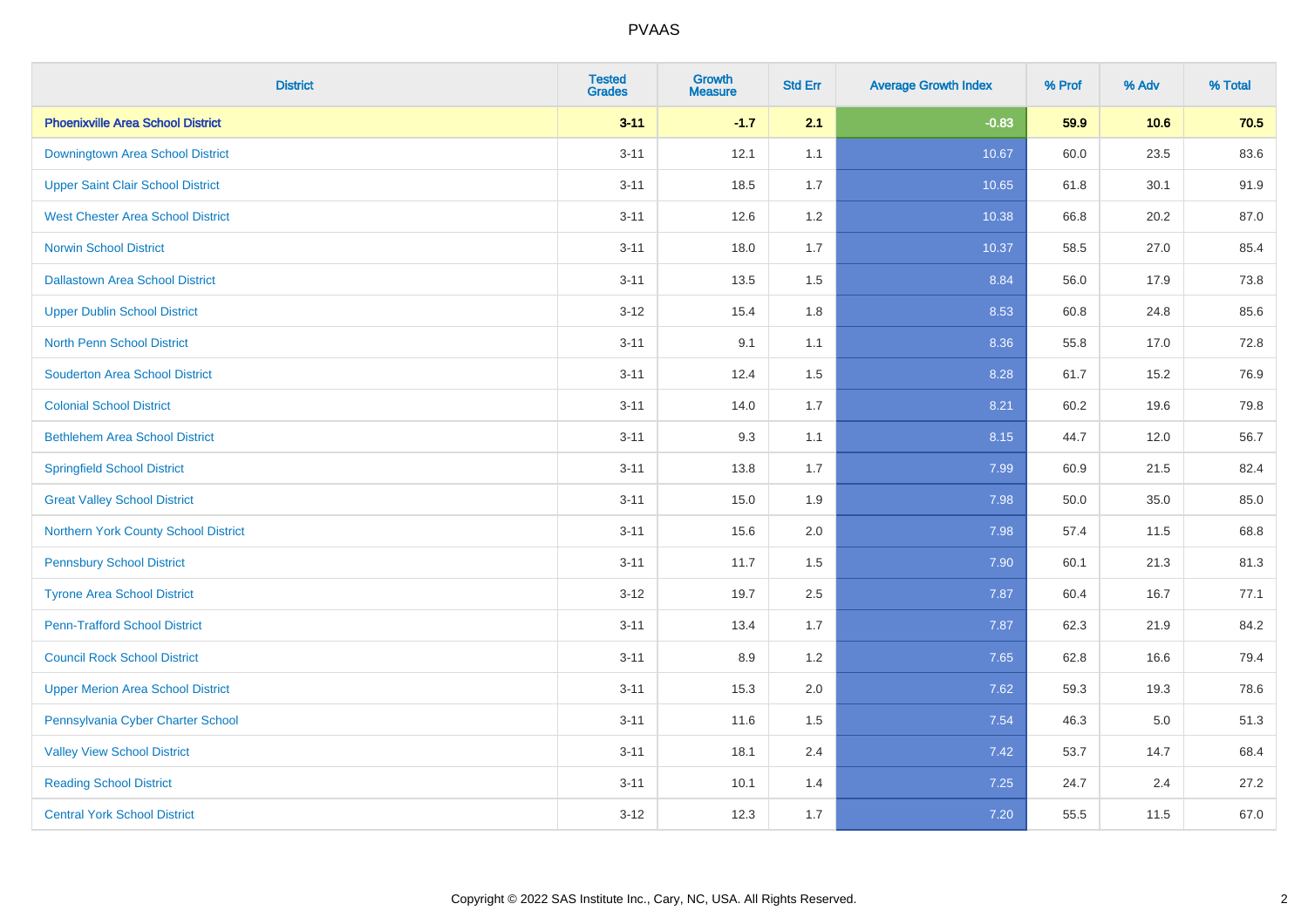| <b>District</b>                               | <b>Tested</b><br><b>Grades</b> | <b>Growth</b><br><b>Measure</b> | <b>Std Err</b> | <b>Average Growth Index</b> | % Prof | % Adv | % Total |
|-----------------------------------------------|--------------------------------|---------------------------------|----------------|-----------------------------|--------|-------|---------|
| <b>Phoenixville Area School District</b>      | $3 - 11$                       | $-1.7$                          | 2.1            | $-0.83$                     | 59.9   | 10.6  | 70.5    |
| <b>Delaware Valley School District</b>        | $3 - 11$                       | 12.6                            | 1.8            | 6.93                        | 55.2   | 16.2  | 71.4    |
| <b>Southern York County School District</b>   | $3 - 11$                       | 14.2                            | 2.1            | 6.91                        | 55.1   | 18.1  | 73.1    |
| <b>Wissahickon School District</b>            | $3 - 10$                       | 12.5                            | 1.8            | 6.85                        | 58.3   | 22.4  | 80.7    |
| <b>Hazleton Area School District</b>          | $3 - 11$                       | 9.6                             | 1.4            | 6.77                        | 45.0   | 7.8   | 52.9    |
| <b>Garnet Valley School District</b>          | $3 - 10$                       | 10.9                            | 1.7            | 6.53                        | 67.1   | 19.0  | 86.1    |
| <b>Derry Township School District</b>         | $3 - 10$                       | 12.8                            | 2.0            | 6.39                        | 54.8   | 25.8  | 80.6    |
| <b>Deer Lakes School District</b>             | $3 - 11$                       | 17.0                            | 2.7            | 6.32                        | 61.5   | 16.4  | 77.9    |
| <b>Pine-Richland School District</b>          | $3 - 11$                       | 11.5                            | 1.8            | 6.31                        | 60.6   | 24.4  | 85.0    |
| <b>Abington Heights School District</b>       | $3 - 11$                       | 13.5                            | 2.2            | 6.27                        | 58.3   | 16.2  | 74.5    |
| <b>Avon Grove School District</b>             | $3 - 10$                       | 10.0                            | 1.6            | 6.26                        | 56.3   | 18.6  | 74.9    |
| <b>Ridley School District</b>                 | $3 - 12$                       | 10.0                            | 1.6            | 6.10                        | 45.6   | 8.2   | 53.8    |
| <b>Saucon Valley School District</b>          | $3 - 11$                       | 14.7                            | 2.5            | 5.98                        | 48.7   | 20.2  | 69.0    |
| <b>Wilson School District</b>                 | $3 - 12$                       | $8.8\,$                         | 1.5            | 5.96                        | 52.6   | 14.6  | 67.2    |
| <b>Mountain View School District</b>          | $3 - 11$                       | 20.9                            | 3.5            | 5.91                        | 57.8   | 20.3  | 78.1    |
| <b>Fleetwood Area School District</b>         | $3 - 10$                       | 12.2                            | 2.2            | 5.68                        | 53.5   | 11.6  | 65.2    |
| <b>Unionville-Chadds Ford School District</b> | $3 - 11$                       | 17.1                            | 3.1            | 5.51                        | 68.1   | 13.2  | 81.3    |
| <b>Mifflin County School District</b>         | $3 - 11$                       | 9.1                             | 1.7            | 5.49                        | 47.1   | 6.7   | 53.8    |
| Fox Chapel Area School District               | $3 - 11$                       | 9.8                             | 1.8            | 5.36                        | 56.6   | 28.6  | 85.2    |
| <b>Haverford Township School District</b>     | $3 - 11$                       | 8.0                             | 1.5            | 5.27                        | 53.0   | 25.5  | 78.6    |
| <b>Cocalico School District</b>               | $3 - 11$                       | 10.6                            | 2.0            | 5.18                        | 50.8   | 14.1  | 64.8    |
| <b>City CHS</b>                               | $10 - 11$                      | 13.6                            | 2.7            | 5.12                        | 45.8   | 3.0   | 48.8    |
| <b>Cornwall-Lebanon School District</b>       | $3 - 11$                       | 8.3                             | 1.6            | 5.08                        | 47.2   | 8.4   | 55.6    |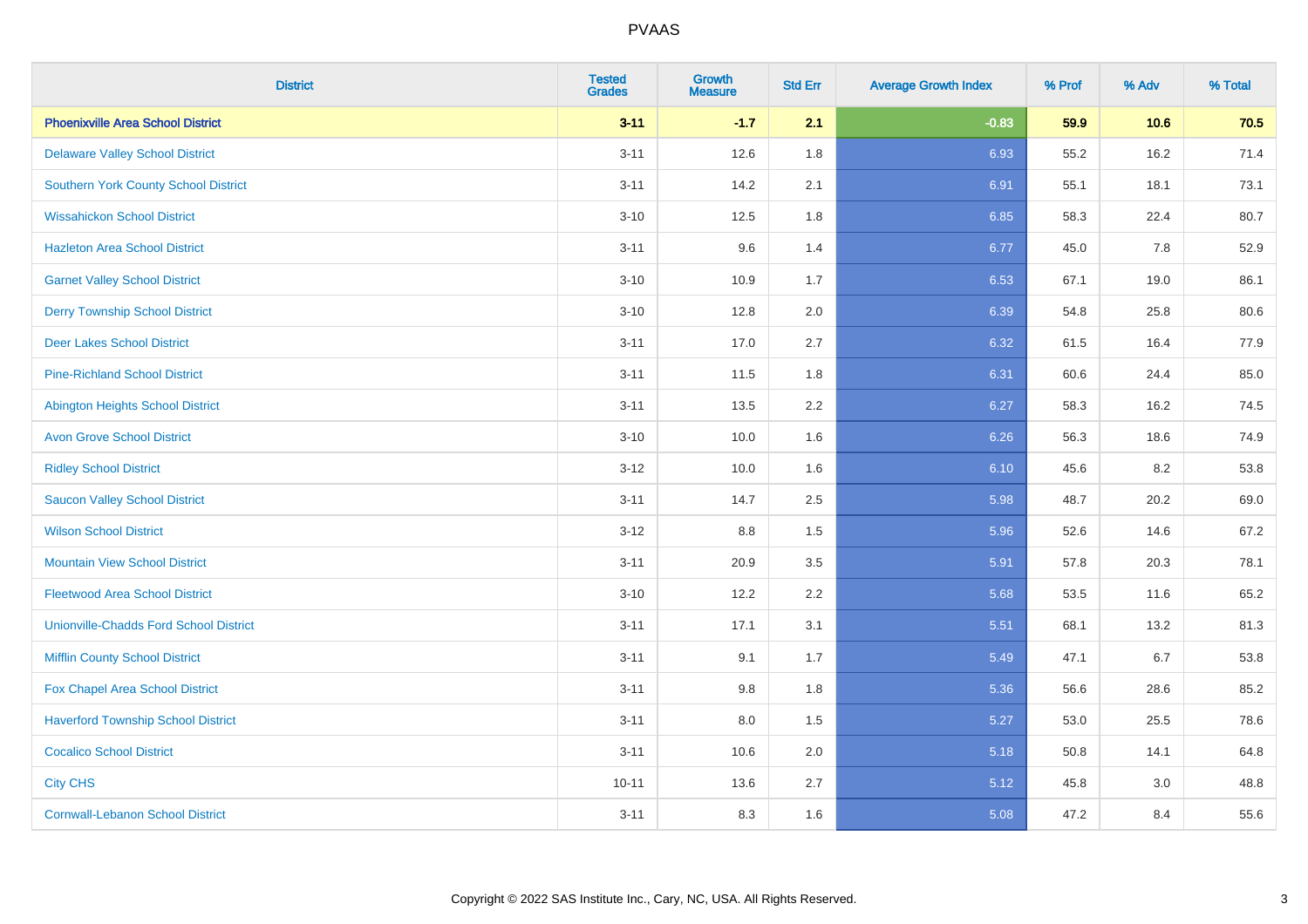| <b>District</b>                                    | <b>Tested</b><br><b>Grades</b> | <b>Growth</b><br><b>Measure</b> | <b>Std Err</b> | <b>Average Growth Index</b> | % Prof | % Adv | % Total |
|----------------------------------------------------|--------------------------------|---------------------------------|----------------|-----------------------------|--------|-------|---------|
| <b>Phoenixville Area School District</b>           | $3 - 11$                       | $-1.7$                          | 2.1            | $-0.83$                     | 59.9   | 10.6  | 70.5    |
| <b>West Perry School District</b>                  | $3 - 11$                       | 12.5                            | 2.5            | 4.99                        | 56.6   | 8.4   | 65.0    |
| <b>York Suburban School District</b>               | $3 - 11$                       | 10.1                            | 2.1            | 4.91                        | 53.5   | 27.8  | 81.3    |
| <b>Commonwealth Charter Academy Charter School</b> | $3 - 10$                       | 9.1                             | 1.9            | 4.90                        | 47.2   | 9.1   | 56.3    |
| Shippensburg Area School District                  | $3 - 11$                       | 9.3                             | 1.9            | 4.84                        | 53.1   | 10.2  | 63.3    |
| Penns Valley Area School District                  | $3 - 12$                       | 14.0                            | 2.9            | 4.80                        | 41.9   | 23.1  | 65.0    |
| <b>Fort Leboeuf School District</b>                | $3 - 11$                       | 11.7                            | 2.5            | 4.73                        | 48.5   | 21.1  | 69.6    |
| <b>Conestoga Valley School District</b>            | $3 - 11$                       | 8.7                             | 1.8            | 4.69                        | 60.3   | 13.5  | 73.8    |
| <b>Derry Area School District</b>                  | $3 - 11$                       | 13.2                            | 2.8            | 4.69                        | 60.0   | 12.5  | 72.5    |
| <b>Littlestown Area School District</b>            | $3 - 11$                       | 11.4                            | $2.5\,$        | 4.62                        | 55.2   | 10.4  | 65.6    |
| <b>Upper Darby School District</b>                 | $3 - 12$                       | 6.9                             | 1.5            | 4.62                        | 45.0   | 6.7   | 51.7    |
| Pocono Mountain School District                    | $3 - 12$                       | 6.8                             | 1.5            | 4.62                        | 45.8   | 5.0   | 50.7    |
| Northern Bedford County School District            | $3 - 11$                       | 16.5                            | 3.6            | 4.58                        | 51.7   | 20.0  | 71.7    |
| <b>Spring-Ford Area School District</b>            | $3 - 11$                       | 6.0                             | 1.3            | 4.46                        | 60.8   | 16.5  | 77.4    |
| <b>Iroquois School District</b>                    | $3 - 11$                       | 13.1                            | 3.0            | 4.35                        | 48.2   | 7.8   | 56.0    |
| <b>Parkland School District</b>                    | $3 - 11$                       | 5.3                             | 1.2            | 4.30                        | 58.0   | 22.3  | 80.4    |
| <b>Centennial School District</b>                  | $3 - 10$                       | 7.1                             | 1.7            | 4.29                        | 50.1   | 8.7   | 58.9    |
| <b>Moon Area School District</b>                   | $3 - 11$                       | 8.2                             | 1.9            | 4.25                        | 58.7   | 18.5  | 77.2    |
| <b>Montoursville Area School District</b>          | $3 - 12$                       | 10.8                            | 2.5            | 4.24                        | 44.6   | 20.1  | 64.8    |
| <b>Greenwood School District</b>                   | $3 - 11$                       | 15.9                            | 3.9            | 4.11                        | 50.0   | 25.0  | 75.0    |
| <b>Greater Nanticoke Area School District</b>      | $3 - 12$                       | 11.2                            | 2.8            | 4.01                        | 38.0   | 12.4  | 50.4    |
| <b>William Penn School District</b>                | $3 - 12$                       | 8.3                             | 2.1            | 3.99                        | 35.6   | 3.0   | 38.7    |
| <b>Lake-Lehman School District</b>                 | $3 - 11$                       | 10.8                            | 2.7            | 3.93                        | 55.3   | 7.9   | 63.2    |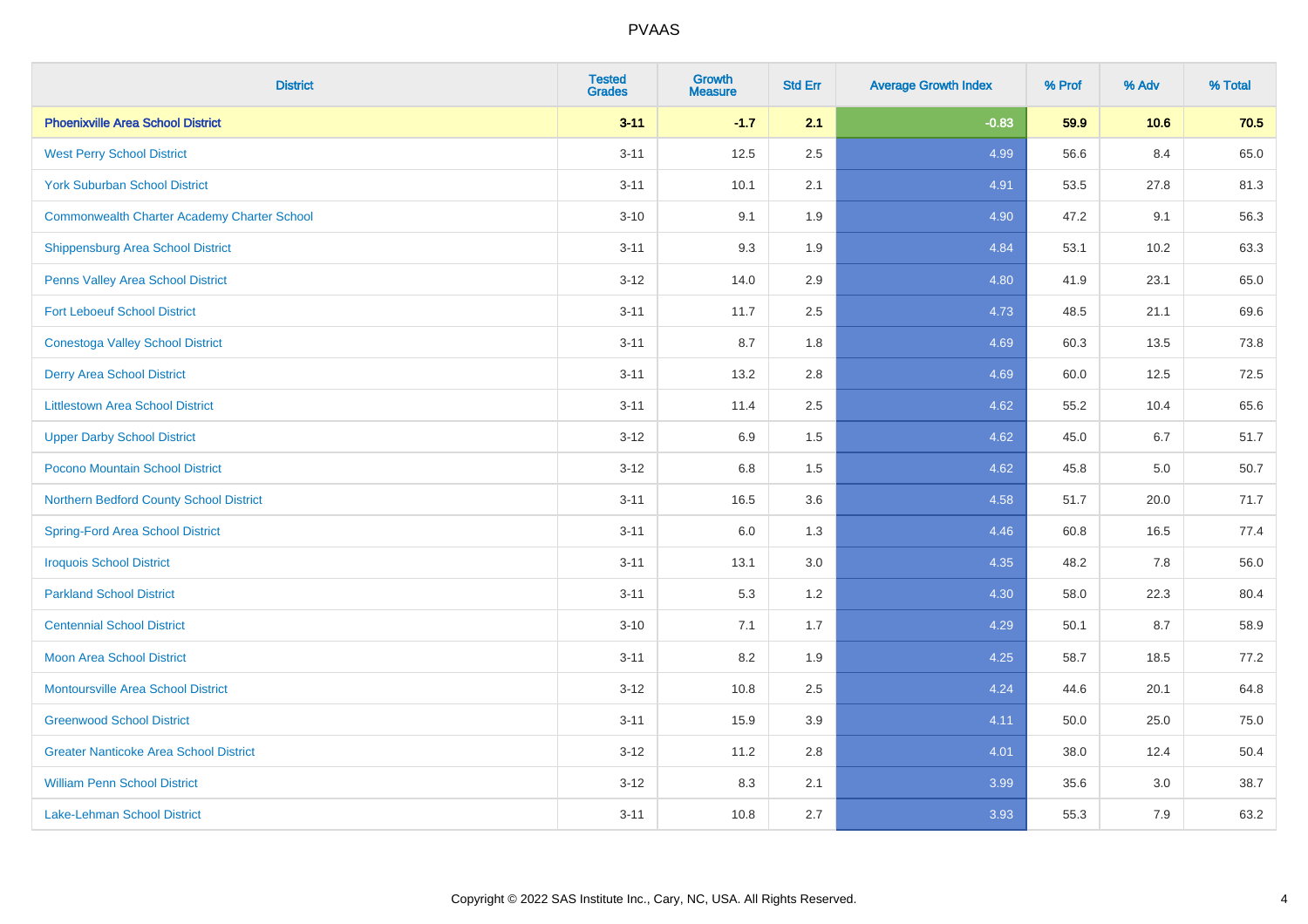| <b>District</b>                               | <b>Tested</b><br><b>Grades</b> | <b>Growth</b><br><b>Measure</b> | <b>Std Err</b> | <b>Average Growth Index</b> | % Prof | % Adv | % Total |
|-----------------------------------------------|--------------------------------|---------------------------------|----------------|-----------------------------|--------|-------|---------|
| <b>Phoenixville Area School District</b>      | $3 - 11$                       | $-1.7$                          | 2.1            | $-0.83$                     | 59.9   | 10.6  | 70.5    |
| <b>Freeport Area School District</b>          | $3 - 10$                       | 9.7                             | 2.5            | 3.91                        | 57.5   | 17.8  | 75.3    |
| <b>Allentown City School District</b>         | $3 - 12$                       | 5.3                             | 1.4            | 3.88                        | 25.3   | 2.7   | 28.0    |
| <b>Eastern Lebanon County School District</b> | $3 - 11$                       | 8.6                             | 2.2            | 3.84                        | 48.8   | 11.4  | 60.3    |
| <b>Octorara Area School District</b>          | $3 - 11$                       | 9.1                             | 2.4            | 3.82                        | 52.1   | 8.5   | 60.6    |
| <b>Midd-West School District</b>              | $3 - 11$                       | 10.3                            | 2.7            | 3.80                        | 58.0   | 13.4  | 71.4    |
| <b>Mckeesport Area School District</b>        | $3 - 12$                       | 9.0                             | 2.4            | 3.72                        | 31.0   | 4.5   | 35.5    |
| <b>Eastern York School District</b>           | $3 - 11$                       | 9.6                             | 2.6            | 3.71                        | 56.3   | 12.6  | 68.9    |
| <b>Hamburg Area School District</b>           | $3 - 11$                       | 8.9                             | 2.5            | 3.63                        | 43.5   | 8.2   | 51.7    |
| <b>West Shore School District</b>             | $3-12$                         | 5.0                             | 1.4            | 3.59                        | 54.2   | 9.4   | 63.6    |
| Selinsgrove Area School District              | $3-12$                         | 8.3                             | 2.3            | 3.54                        | 56.8   | 10.0  | 66.8    |
| Pen Argyl Area School District                | $3 - 12$                       | 9.2                             | 2.7            | 3.46                        | 50.0   | 12.6  | 62.6    |
| Ambridge Area School District                 | $3 - 12$                       | 9.1                             | 2.6            | 3.46                        | 50.4   | 10.7  | 61.1    |
| <b>Whitehall-Coplay School District</b>       | $3 - 11$                       | 6.1                             | 1.8            | 3.45                        | 49.3   | 7.4   | 56.6    |
| <b>School Lane Charter School</b>             | $3 - 11$                       | 12.4                            | 3.6            | 3.43                        | 59.1   | 9.8   | 68.9    |
| Pennsylvania Virtual Charter School           | $3 - 11$                       | 11.8                            | 3.5            | 3.37                        | 56.5   | 11.1  | 67.6    |
| Mastery Charter School - Hardy Williams       | $3 - 11$                       | 11.4                            | 3.4            | 3.33                        | 44.3   | 5.7   | 50.0    |
| <b>Central Dauphin School District</b>        | $3 - 11$                       | 4.4                             | 1.3            | 3.32                        | 53.3   | 7.4   | 60.7    |
| Mechanicsburg Area School District            | $3 - 11$                       | 5.9                             | 1.8            | 3.29                        | 57.2   | 13.7  | 70.9    |
| <b>East Penn School District</b>              | $3 - 11$                       | 4.1                             | 1.3            | 3.27                        | 55.8   | 11.5  | 67.3    |
| <b>Tech Freire Charter School</b>             | $9 - 11$                       | 9.3                             | 2.9            | 3.26                        | 18.0   | 1.1   | 19.1    |
| <b>Wayne Highlands School District</b>        | $3 - 11$                       | 7.8                             | 2.4            | 3.23                        | 52.3   | 13.1  | 65.4    |
| <b>Sayre Area School District</b>             | $3 - 11$                       | 11.2                            | 3.5            | 3.20                        | 52.2   | 7.5   | 59.7    |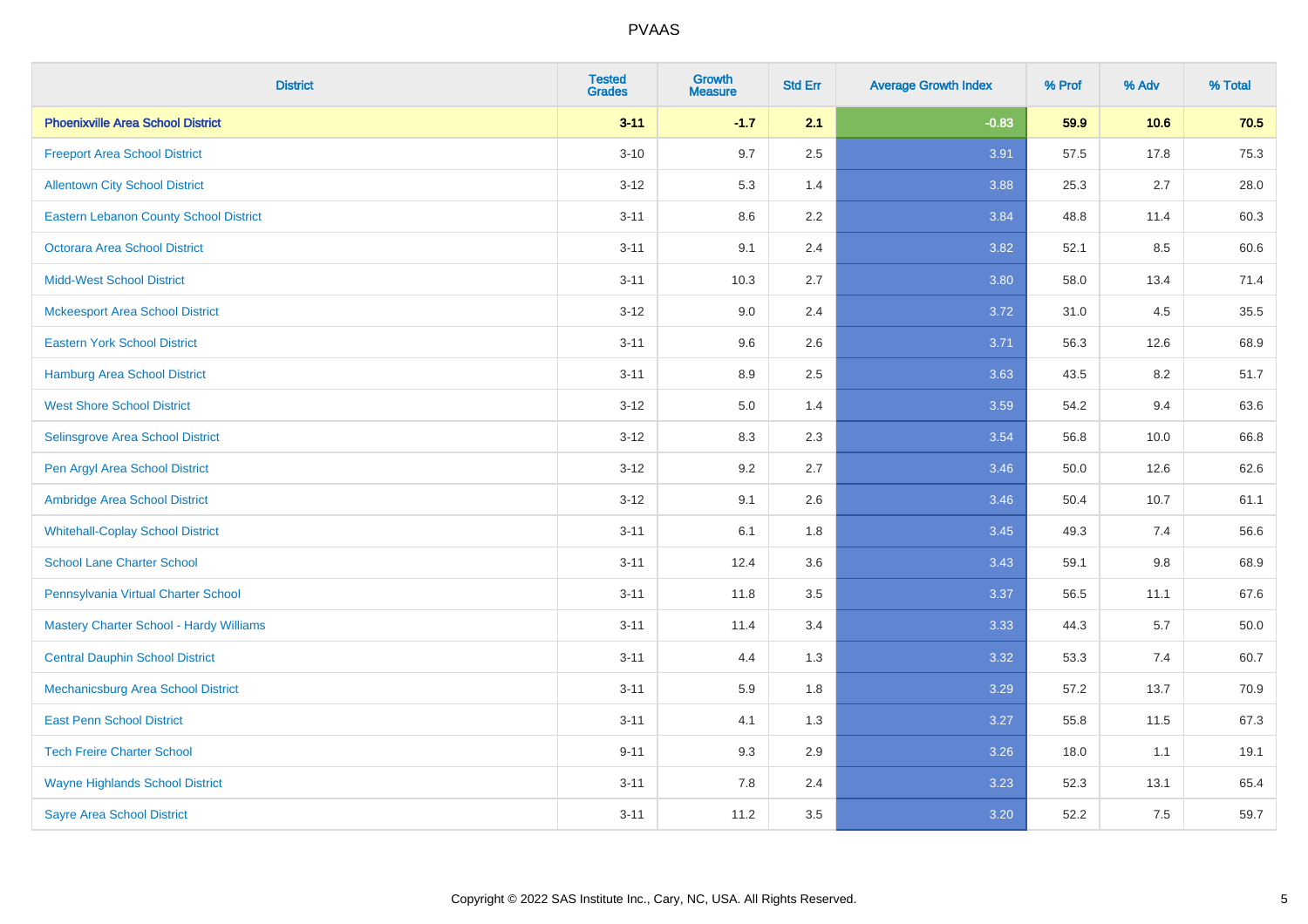| <b>District</b>                                | <b>Tested</b><br><b>Grades</b> | <b>Growth</b><br><b>Measure</b> | <b>Std Err</b> | <b>Average Growth Index</b> | % Prof | % Adv | % Total |
|------------------------------------------------|--------------------------------|---------------------------------|----------------|-----------------------------|--------|-------|---------|
| <b>Phoenixville Area School District</b>       | $3 - 11$                       | $-1.7$                          | 2.1            | $-0.83$                     | 59.9   | 10.6  | 70.5    |
| <b>Jamestown Area School District</b>          | $3 - 11$                       | 13.5                            | 4.2            | 3.19                        | 64.4   | 13.3  | 77.8    |
| <b>Bethel Park School District</b>             | $3 - 11$                       | 5.6                             | 1.8            | 3.18                        | 65.3   | 18.6  | 83.9    |
| <b>Avon Grove Charter School</b>               | $3 - 11$                       | 9.0                             | 2.9            | 3.13                        | 58.8   | 16.7  | 75.5    |
| <b>Ephrata Area School District</b>            | $3 - 11$                       | 5.6                             | 1.8            | 3.12                        | 54.7   | 9.5   | 64.2    |
| <b>Connellsville Area School District</b>      | $3 - 11$                       | 6.1                             | 2.0            | 3.05                        | 45.4   | 7.8   | 53.2    |
| Northern Cambria School District               | $3 - 11$                       | 10.0                            | 3.3            | 3.04                        | 47.4   | 5.1   | 52.6    |
| <b>Saint Marys Area School District</b>        | $3 - 11$                       | 7.8                             | 2.6            | 3.04                        | 57.0   | 8.2   | 65.2    |
| <b>Cranberry Area School District</b>          | $3 - 12$                       | 9.2                             | 3.0            | 3.04                        | 47.5   | 10.2  | 57.6    |
| Northeastern York School District              | $3 - 11$                       | 5.9                             | 2.0            | 3.03                        | 51.1   | 16.6  | 67.6    |
| <b>Neshaminy School District</b>               | $3 - 11$                       | 4.0                             | 1.3            | 3.02                        | 58.7   | 9.5   | 68.2    |
| Palmyra Area School District                   | $3 - 11$                       | 5.6                             | 1.9            | 2.96                        | 56.4   | 15.6  | 72.0    |
| <b>Montgomery Area School District</b>         | $3 - 11$                       | 10.7                            | 3.6            | 2.96                        | 48.7   | 12.4  | 61.1    |
| <b>Dover Area School District</b>              | $3 - 12$                       | 6.0                             | 2.1            | 2.94                        | 52.2   | 6.0   | 58.2    |
| <b>Daniel Boone Area School District</b>       | $3 - 12$                       | 5.7                             | 2.0            | 2.88                        | 51.0   | 11.5  | 62.6    |
| <b>Stroudsburg Area School District</b>        | $3 - 11$                       | 5.5                             | 1.9            | 2.88                        | 48.1   | 4.2   | 52.3    |
| <b>Hollidaysburg Area School District</b>      | $3 - 11$                       | 6.0                             | 2.1            | 2.88                        | 57.1   | 12.3  | 69.4    |
| <b>Hempfield Area School District</b>          | $3 - 12$                       | 4.6                             | 1.6            | 2.86                        | 53.5   | 20.1  | 73.6    |
| <b>Jenkintown School District</b>              | $3 - 11$                       | 12.5                            | 4.4            | 2.84                        | 54.6   | 29.6  | 84.1    |
| Lehigh Valley Charter High School For The Arts | $9 - 10$                       | 7.3                             | 2.6            | 2.82                        | 62.3   | 18.2  | 80.5    |
| <b>Peters Township School District</b>         | $3 - 11$                       | 5.0                             | 1.8            | 2.76                        | 59.8   | 26.1  | 85.9    |
| <b>Warwick School District</b>                 | $3 - 11$                       | 5.2                             | 1.9            | 2.76                        | 46.4   | 17.0  | 63.3    |
| <b>Mars Area School District</b>               | $3 - 10$                       | 5.7                             | 2.1            | 2.75                        | 57.9   | 18.2  | 76.1    |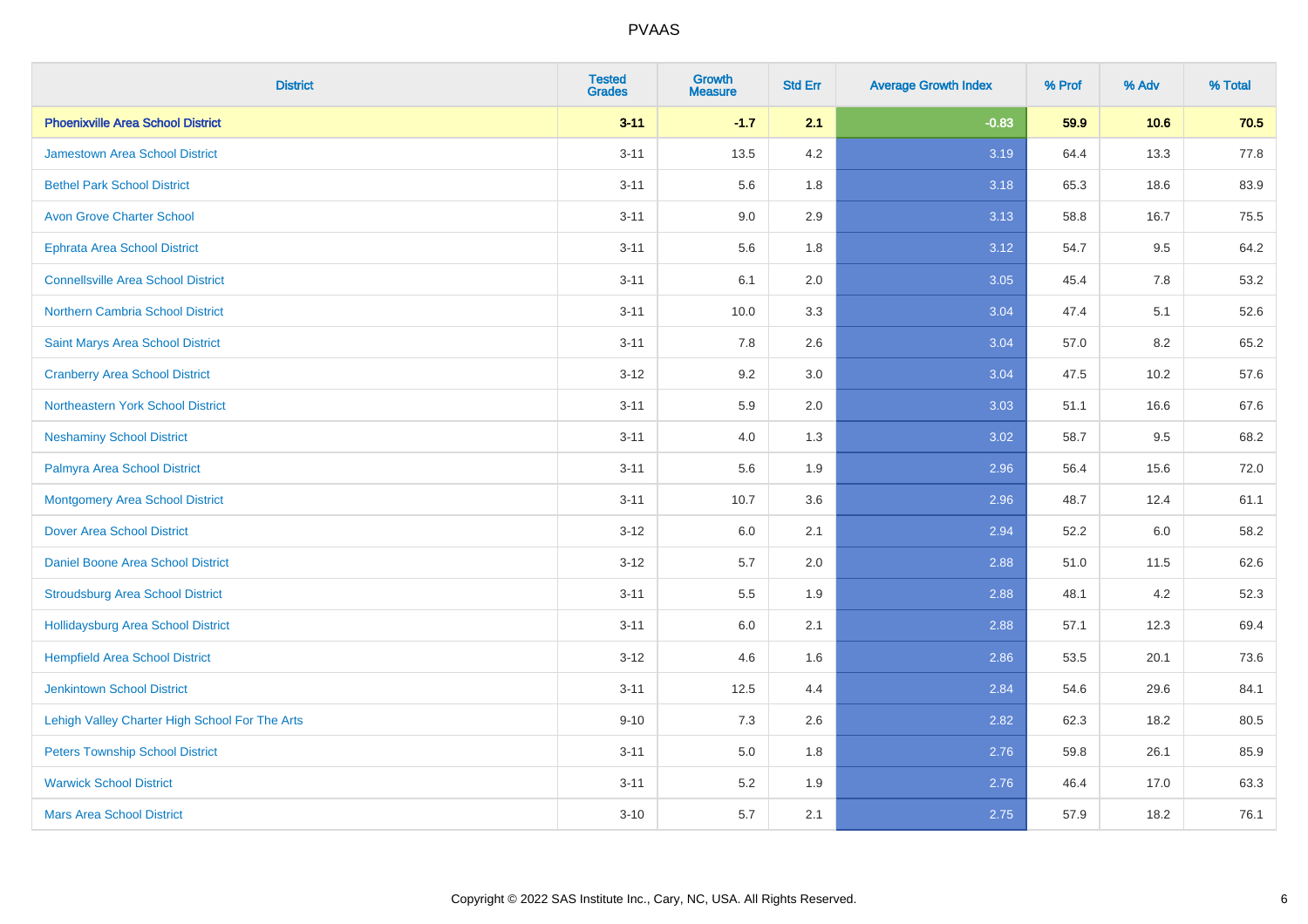| <b>District</b>                             | <b>Tested</b><br><b>Grades</b> | <b>Growth</b><br><b>Measure</b> | <b>Std Err</b> | <b>Average Growth Index</b> | % Prof | % Adv | % Total |
|---------------------------------------------|--------------------------------|---------------------------------|----------------|-----------------------------|--------|-------|---------|
| <b>Phoenixville Area School District</b>    | $3 - 11$                       | $-1.7$                          | 2.1            | $-0.83$                     | 59.9   | 10.6  | 70.5    |
| <b>Homer-Center School District</b>         | $3 - 11$                       | 9.7                             | 3.6            | 2.70                        | 45.1   | 17.2  | 62.3    |
| Multicultural Academy Charter School        | $9 - 11$                       | 9.5                             | 3.5            | 2.69                        | 22.0   | 0.0   | 22.0    |
| <b>Wyalusing Area School District</b>       | $3-12$                         | 8.8                             | 3.3            | 2.68                        | 54.6   | 11.7  | 66.2    |
| <b>Spring Grove Area School District</b>    | $3 - 11$                       | 5.6                             | 2.1            | 2.68                        | 55.1   | 15.0  | 70.1    |
| <b>Kennett Consolidated School District</b> | $3 - 11$                       | 4.8                             | 1.8            | 2.61                        | 52.5   | 10.7  | 63.2    |
| New Hope-Solebury School District           | $3 - 11$                       | 7.5                             | 2.9            | 2.57                        | 68.2   | 22.7  | 90.9    |
| <b>Penncrest School District</b>            | $3 - 11$                       | 5.7                             | 2.2            | 2.57                        | 47.2   | 7.1   | 54.3    |
| Renaissance Academy Charter School          | $3 - 11$                       | 8.3                             | 3.3            | 2.54                        | 45.6   | 22.8  | 68.4    |
| Northampton Area School District            | $3 - 11$                       | 4.0                             | 1.6            | 2.51                        | 52.3   | 10.8  | 63.1    |
| <b>Clarion Area School District</b>         | $3 - 11$                       | 10.3                            | 4.1            | 2.51                        | 45.4   | 14.6  | 60.0    |
| 21st Century Cyber Charter School           | $6 - 12$                       | 5.7                             | 2.3            | 2.50                        | 56.7   | 8.3   | 65.0    |
| <b>Shenandoah Valley School District</b>    | $3 - 11$                       | 9.7                             | 3.9            | 2.49                        | 28.3   | 5.0   | 33.3    |
| <b>Wilmington Area School District</b>      | $3 - 11$                       | $7.5\,$                         | 3.0            | 2.48                        | 55.1   | 5.1   | 60.2    |
| <b>Bethlehem-Center School District</b>     | $3 - 10$                       | 8.1                             | 3.3            | 2.46                        | 35.1   | 1.4   | 36.5    |
| <b>Belmont Charter School</b>               | $3 - 10$                       | 16.0                            | 6.5            | 2.45                        | 64.3   | 0.0   | 64.3    |
| <b>Belle Vernon Area School District</b>    | $3 - 11$                       | 6.5                             | 2.6            | 2.44                        | 55.6   | 11.1  | 66.7    |
| <b>Wattsburg Area School District</b>       | $3 - 11$                       | 6.5                             | 2.7            | 2.43                        | 42.7   | 7.6   | 50.3    |
| People For People Charter School            | $3 - 12$                       | 13.3                            | 5.5            | 2.43                        | 13.5   | 0.0   | 13.5    |
| <b>New Foundations Charter School</b>       | $3 - 11$                       | 5.4                             | 2.2            | 2.41                        | 47.2   | 2.5   | 49.8    |
| <b>Hampton Township School District</b>     | $3 - 11$                       | 5.1                             | 2.2            | 2.35                        | 54.0   | 28.2  | 82.2    |
| <b>Franklin Area School District</b>        | $3 - 11$                       | 6.6                             | 2.8            | 2.34                        | 48.2   | 4.5   | 52.7    |
| <b>Governor Mifflin School District</b>     | $3 - 11$                       | 4.1                             | 1.8            | 2.33                        | 42.5   | 7.2   | 49.7    |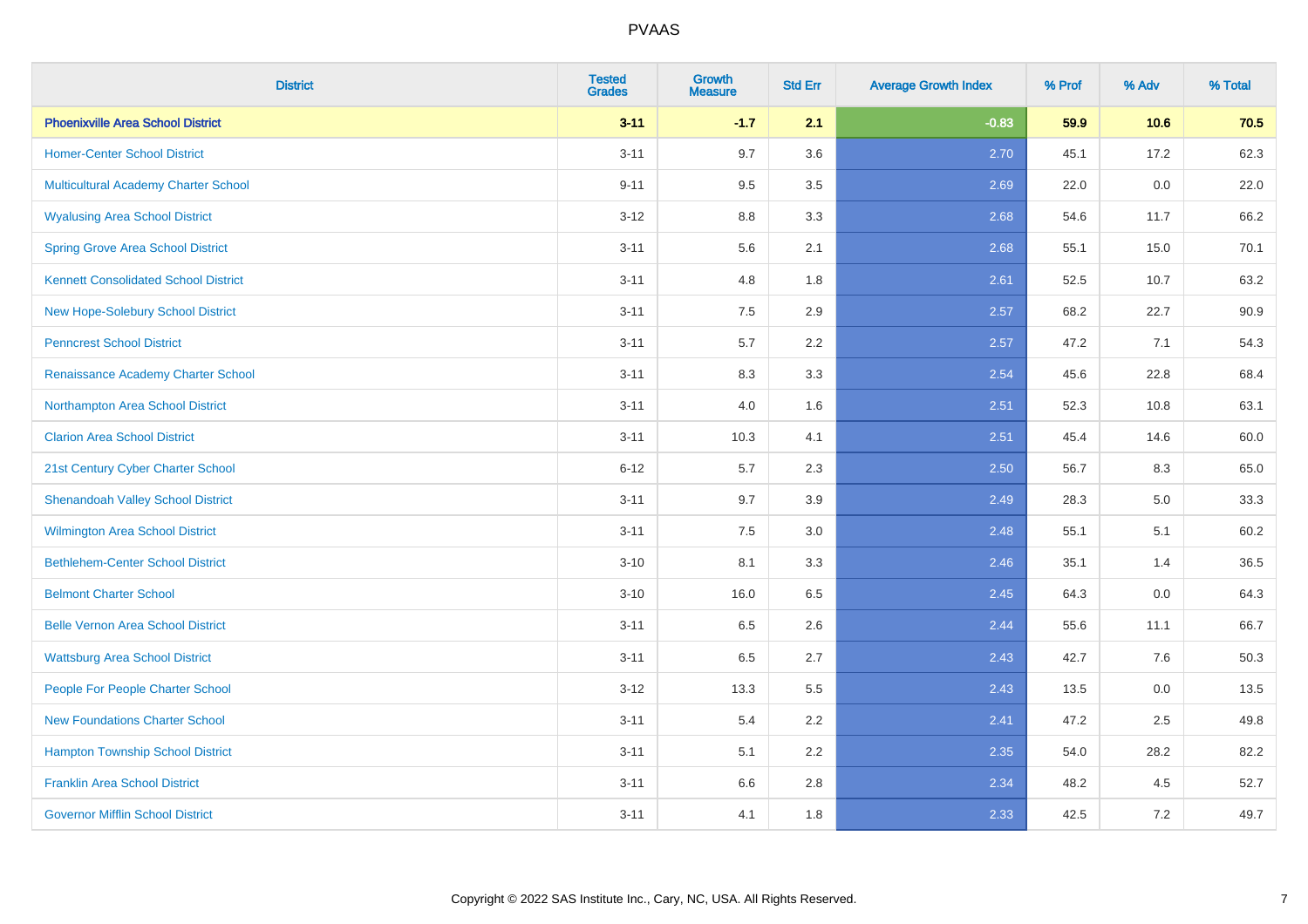| <b>District</b>                                        | <b>Tested</b><br><b>Grades</b> | <b>Growth</b><br><b>Measure</b> | <b>Std Err</b> | <b>Average Growth Index</b> | % Prof | % Adv | % Total |
|--------------------------------------------------------|--------------------------------|---------------------------------|----------------|-----------------------------|--------|-------|---------|
| <b>Phoenixville Area School District</b>               | $3 - 11$                       | $-1.7$                          | 2.1            | $-0.83$                     | 59.9   | 10.6  | 70.5    |
| <b>Collegium Charter School</b>                        | $3 - 10$                       | 5.9                             | 2.5            | 2.33                        | 38.1   | 7.9   | 46.0    |
| <b>Richland School District</b>                        | $3 - 11$                       | 6.7                             | 2.9            | 2.33                        | 62.2   | 19.2  | 81.4    |
| <b>Brookville Area School District</b>                 | $3 - 11$                       | 6.9                             | 3.0            | 2.30                        | 55.2   | 15.6  | 70.8    |
| <b>Wilson Area School District</b>                     | $3 - 11$                       | 6.0                             | 2.6            | 2.30                        | 48.7   | 8.5   | 57.2    |
| <b>Agora Cyber Charter School</b>                      | $3 - 11$                       | 5.8                             | 2.6            | 2.28                        | 42.8   | 6.6   | 49.4    |
| <b>Carbondale Area School District</b>                 | $3 - 10$                       | 7.4                             | 3.3            | 2.25                        | 56.6   | 2.6   | 59.2    |
| <b>Carlynton School District</b>                       | $3 - 11$                       | 7.3                             | 3.3            | 2.22                        | 41.0   | 10.5  | 51.6    |
| Lincoln Leadership Academy Charter School              | $3 - 12$                       | 14.2                            | 6.4            | 2.22                        | 23.5   | 0.0   | 23.5    |
| Pennsylvania Distance Learning Charter School          | $3 - 12$                       | 9.3                             | 4.2            | 2.22                        | 42.2   | 3.1   | 45.3    |
| <b>Allegheny Valley School District</b>                | $3 - 11$                       | 8.5                             | 3.9            | 2.17                        | 53.1   | 12.2  | 65.3    |
| Pennsylvania Leadership Charter School                 | $3 - 11$                       | 4.6                             | 2.2            | 2.13                        | 55.4   | 11.2  | 66.7    |
| Community Academy Of Philadelphia Charter School       | $3 - 11$                       | 5.8                             | 2.7            | 2.12                        | 26.7   | 0.9   | 27.6    |
| <b>Muhlenberg School District</b>                      | $3 - 10$                       | 4.0                             | 1.9            | 2.10                        | 34.2   | 2.6   | 36.8    |
| <b>Eastern Lancaster County School District</b>        | $3 - 12$                       | 4.5                             | 2.2            | 2.09                        | 46.3   | 11.4  | 57.6    |
| <b>Grove City Area School District</b>                 | $3 - 12$                       | 5.1                             | 2.4            | 2.09                        | 36.4   | 16.5  | 52.8    |
| <b>South Western School District</b>                   | $3 - 12$                       | 3.9                             | 1.9            | 2.08                        | 60.2   | 8.1   | 68.3    |
| <b>Keystone Oaks School District</b>                   | $3 - 11$                       | 5.5                             | 2.6            | 2.07                        | 53.2   | 12.1  | 65.4    |
| <b>Millcreek Township School District</b>              | $3 - 11$                       | 3.1                             | 1.5            | 2.06                        | 55.6   | 14.2  | 69.7    |
| <b>Coudersport Area School District</b>                | $3 - 11$                       | 7.7                             | 3.7            | 2.06                        | 55.7   | 8.2   | 63.9    |
| Dr Robert Ketterer Charter School Inc                  | $6 - 12$                       | 10.1                            | 5.0            | 2.04                        | 14.9   | 0.4   | 15.3    |
| <b>Chester Charter Scholars Academy Charter School</b> | $3 - 12$                       | 8.4                             | 4.1            | 2.03                        | 23.4   | 0.0   | 23.4    |
| <b>Blackhawk School District</b>                       | $3 - 11$                       | 4.7                             | 2.3            | 2.01                        | 55.8   | 8.8   | 64.6    |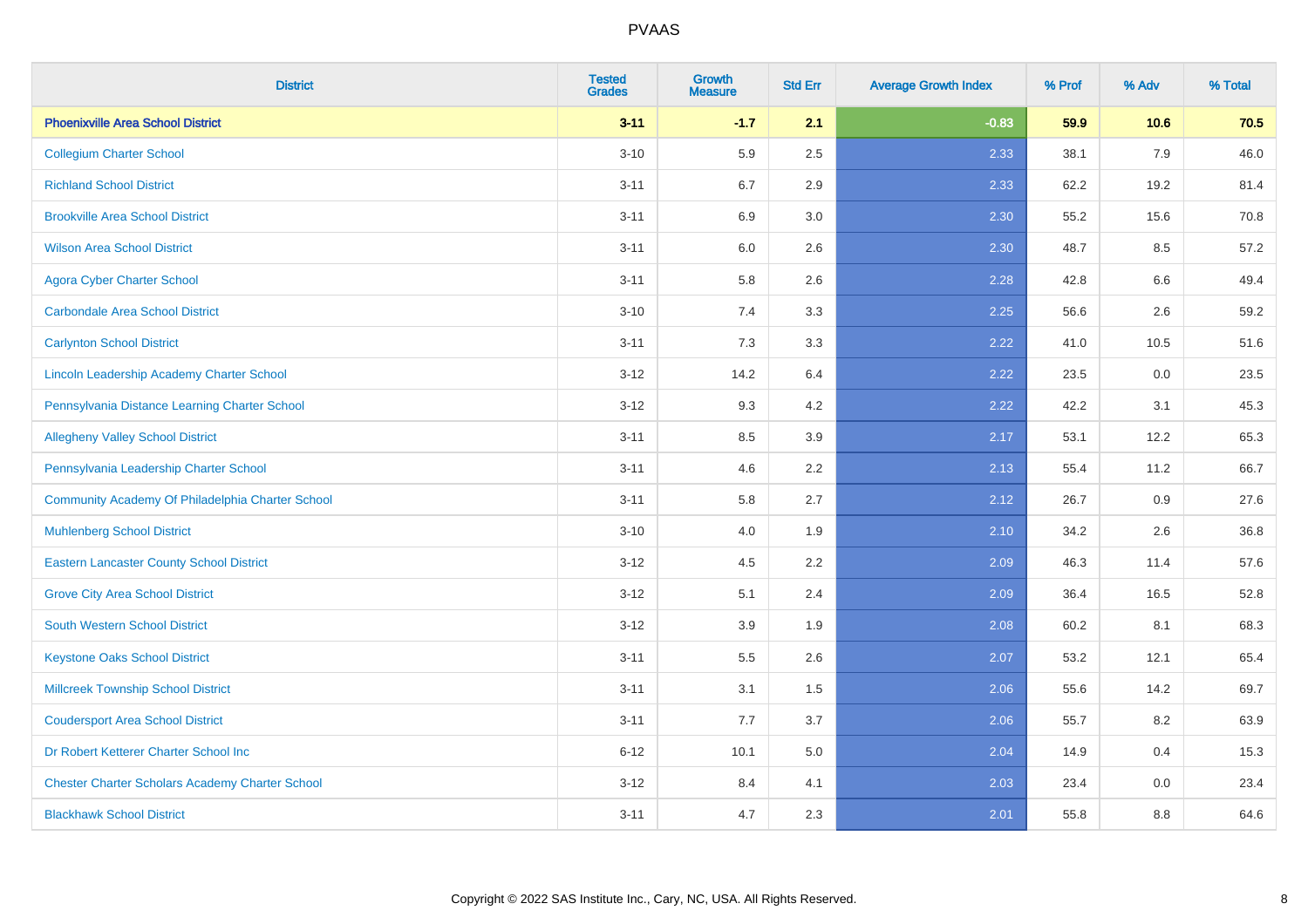| <b>District</b>                             | <b>Tested</b><br><b>Grades</b> | Growth<br><b>Measure</b> | <b>Std Err</b> | <b>Average Growth Index</b> | % Prof | % Adv | % Total |
|---------------------------------------------|--------------------------------|--------------------------|----------------|-----------------------------|--------|-------|---------|
| <b>Phoenixville Area School District</b>    | $3 - 11$                       | $-1.7$                   | 2.1            | $-0.83$                     | 59.9   | 10.6  | 70.5    |
| Altoona Area School District                | $3 - 12$                       | 3.3                      | 1.6            | 1.99                        | 47.7   | 8.2   | 55.9    |
| <b>Central Valley School District</b>       | $3 - 10$                       | 4.8                      | 2.4            | 1.98                        | 56.9   | 9.0   | 65.9    |
| <b>West Allegheny School District</b>       | $3 - 12$                       | 4.0                      | 2.1            | 1.96                        | 63.1   | 15.7  | 78.8    |
| <b>Pottsville Area School District</b>      | $3 - 12$                       | 4.4                      | 2.3            | 1.94                        | 44.8   | 5.4   | 50.2    |
| <b>Beaver Area School District</b>          | $3 - 10$                       | 4.7                      | 2.4            | 1.94                        | 57.4   | 16.8  | 74.2    |
| <b>Western Wayne School District</b>        | $3 - 11$                       | 5.6                      | 2.9            | 1.93                        | 41.3   | 17.4  | 58.7    |
| <b>Steel Valley School District</b>         | $3 - 11$                       | 6.5                      | 3.4            | 1.89                        | 50.7   | 5.6   | 56.3    |
| <b>Sharon City School District</b>          | $3 - 11$                       | 4.9                      | 2.6            | 1.87                        | 48.2   | 5.3   | 53.4    |
| <b>Uniontown Area School District</b>       | $3 - 11$                       | 6.0                      | $3.2\,$        | 1.87                        | 62.4   | 5.9   | 68.2    |
| <b>Blacklick Valley School District</b>     | $3 - 11$                       | 8.0                      | 4.3            | 1.85                        | 34.1   | 0.0   | 34.1    |
| <b>Monessen City School District</b>        | $3 - 10$                       | 8.3                      | 4.5            | 1.85                        | 42.9   | 2.9   | 45.7    |
| <b>Hanover Public School District</b>       | $3 - 11$                       | 5.2                      | 2.8            | 1.83                        | 52.2   | 14.4  | 66.7    |
| <b>Laurel Highlands School District</b>     | $3 - 11$                       | 4.3                      | 2.4            | 1.81                        | 44.9   | 9.6   | 54.5    |
| <b>Sto-Rox School District</b>              | $3 - 10$                       | 6.6                      | 3.7            | 1.80                        | 13.4   | 0.0   | 13.4    |
| <b>York Academy Regional Charter School</b> | $3 - 11$                       | 9.0                      | 5.0            | 1.79                        | 55.2   | 0.0   | 55.2    |
| <b>Salisbury Township School District</b>   | $3 - 11$                       | 6.3                      | 3.6            | 1.77                        | 46.2   | 6.6   | 52.8    |
| <b>Bentworth School District</b>            | $3 - 11$                       | 5.7                      | 3.2            | 1.75                        | 44.2   | 19.5  | 63.6    |
| <b>Northgate School District</b>            | $3 - 11$                       | 6.3                      | 3.6            | 1.73                        | 53.3   | 16.7  | 70.0    |
| <b>Reach Cyber Charter School</b>           | $3 - 11$                       | 8.1                      | 4.7            | 1.72                        | 42.4   | 4.6   | 47.0    |
| <b>Oswayo Valley School District</b>        | $3 - 12$                       | 8.5                      | 5.0            | 1.68                        | 50.0   | 16.7  | 66.7    |
| <b>Central Bucks School District</b>        | $3 - 11$                       | 1.6                      | 0.9            | 1.66                        | 63.0   | 16.8  | 79.8    |
| Allegheny-Clarion Valley School District    | $3 - 10$                       | 7.8                      | 4.7            | 1.65                        | 53.3   | 3.3   | 56.7    |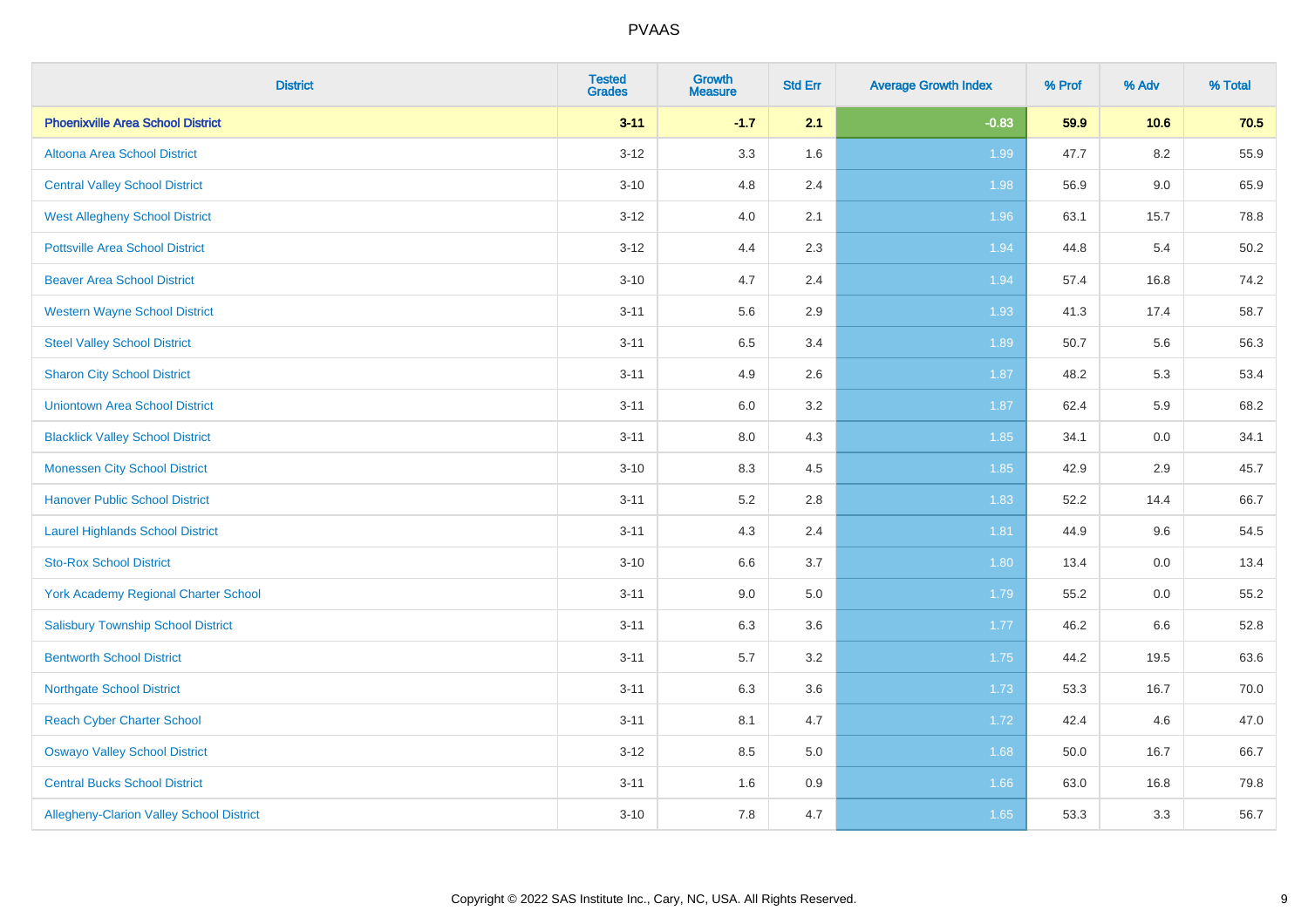| <b>District</b>                                    | <b>Tested</b><br><b>Grades</b> | <b>Growth</b><br><b>Measure</b> | <b>Std Err</b> | <b>Average Growth Index</b> | % Prof | % Adv   | % Total |
|----------------------------------------------------|--------------------------------|---------------------------------|----------------|-----------------------------|--------|---------|---------|
| <b>Phoenixville Area School District</b>           | $3 - 11$                       | $-1.7$                          | 2.1            | $-0.83$                     | 59.9   | 10.6    | 70.5    |
| <b>Conrad Weiser Area School District</b>          | $3 - 11$                       | 3.6                             | 2.2            | 1.63                        | 52.1   | 2.1     | 54.2    |
| Millersburg Area School District                   | $3 - 11$                       | 6.2                             | 3.8            | 1.63                        | 51.8   | 7.4     | 59.3    |
| <b>Esperanza Academy Charter School</b>            | $4 - 11$                       | 4.0                             | 2.5            | 1.61                        | 32.4   | 0.7     | 33.1    |
| <b>Hermitage School District</b>                   | $3 - 12$                       | 3.8                             | 2.4            | 1.60                        | 57.5   | 9.3     | 66.8    |
| <b>Pleasant Valley School District</b>             | $3 - 11$                       | 3.1                             | 2.0            | 1.57                        | 57.2   | 5.5     | 62.8    |
| <b>South Butler County School District</b>         | $3 - 10$                       | 3.9                             | 2.5            | 1.54                        | 53.1   | 16.6    | 69.7    |
| <b>Armstrong School District</b>                   | $3 - 11$                       | 2.6                             | 1.7            | 1.53                        | 51.5   | 6.1     | 57.6    |
| <b>Warrior Run School District</b>                 | $3 - 11$                       | 4.6                             | 3.0            | $1.51$                      | 40.9   | 8.1     | 49.0    |
| <b>Burrell School District</b>                     | $3 - 11$                       | 4.5                             | 3.1            | 1.48                        | 58.5   | 13.8    | 72.3    |
| <b>Everett Area School District</b>                | $3 - 11$                       | 5.0                             | 3.4            | 1.47                        | 60.5   | 1.3     | 61.8    |
| <b>New Brighton Area School District</b>           | $3 - 11$                       | 4.6                             | 3.1            | 1.47                        | 60.9   | 5.8     | 66.7    |
| <b>Loyalsock Township School District</b>          | $3 - 12$                       | 4.2                             | 2.8            | 1.47                        | 54.3   | 2.1     | 56.4    |
| <b>Punxsutawney Area School District</b>           | $3 - 11$                       | 4.2                             | 2.9            | 1.45                        | 55.0   | 5.5     | 60.6    |
| <b>Towanda Area School District</b>                | $3 - 11$                       | 4.0                             | 2.8            | 1.44                        | 39.4   | $6.6\,$ | 46.0    |
| <b>Methacton School District</b>                   | $3 - 11$                       | 2.5                             | 1.7            | 1.43                        | 62.5   | 16.4    | 79.0    |
| <b>Lincoln Park Performing Arts Charter School</b> | $7 - 11$                       | 3.6                             | 2.5            | 1.42                        | 59.6   | 14.7    | 74.3    |
| <b>KIPP Dubois Charter School</b>                  | $9 - 10$                       | 4.7                             | 3.3            | 1.40                        | 31.0   | 1.4     | 32.4    |
| Capital Area School for the Arts Charter School    | $9 - 11$                       | 5.8                             | 4.1            | 1.39                        | 59.3   | 18.6    | 78.0    |
| <b>West York Area School District</b>              | $3 - 12$                       | 3.2                             | 2.3            | 1.38                        | 53.8   | 4.4     | 58.2    |
| <b>MaST Community Charter School II</b>            | $3 - 10$                       | 4.4                             | 3.2            | 1.37                        | 28.4   | 3.4     | 31.8    |
| <b>Pottsgrove School District</b>                  | $3 - 11$                       | 2.8                             | 2.0            | 1.35                        | 44.0   | 10.0    | 53.9    |
| Mastery Charter School - Shoemaker Campus          | $7 - 10$                       | 4.1                             | 3.0            | 1.34                        | 20.9   | 3.3     | 24.2    |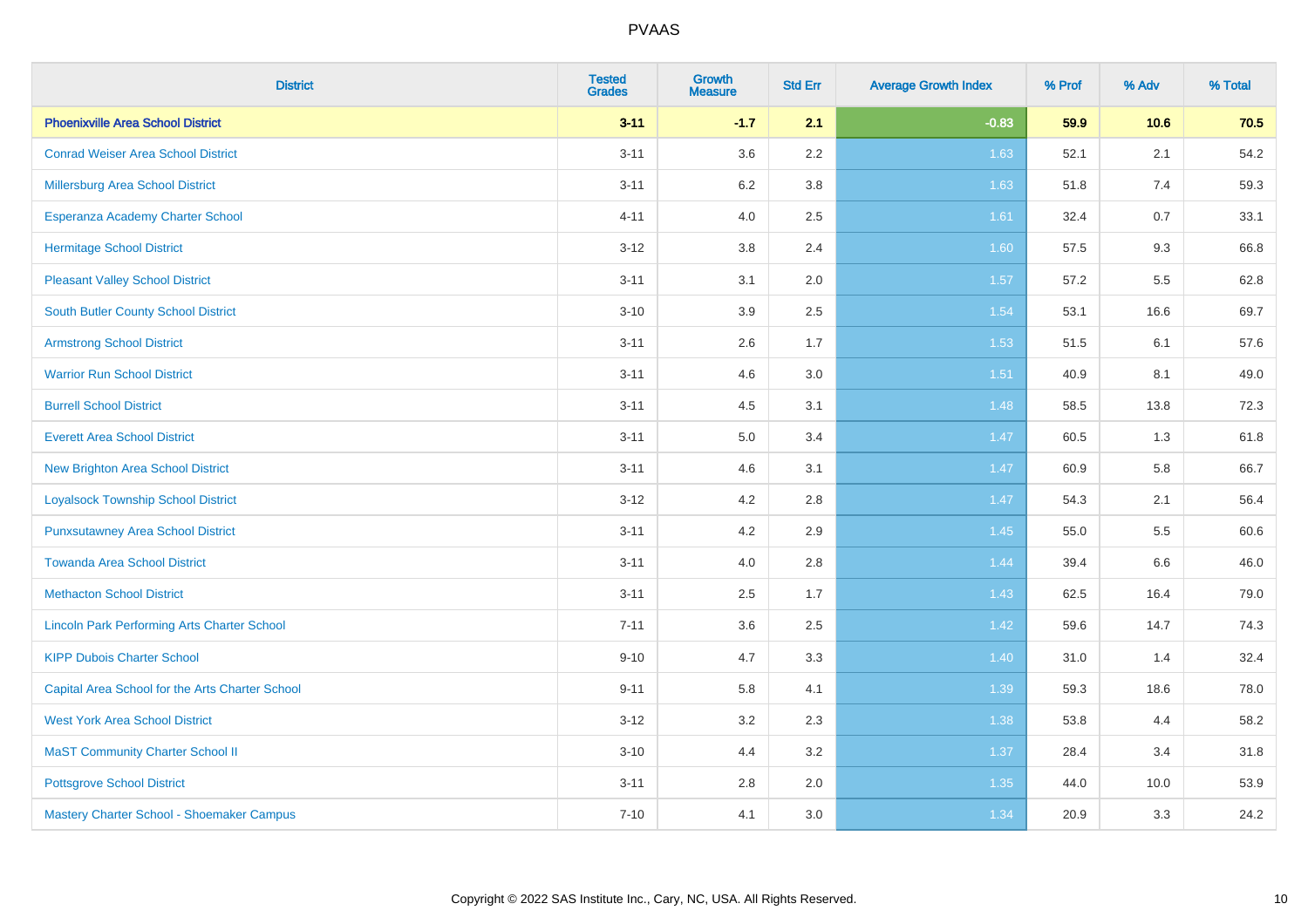| <b>District</b>                               | <b>Tested</b><br><b>Grades</b> | <b>Growth</b><br><b>Measure</b> | <b>Std Err</b> | <b>Average Growth Index</b> | % Prof | % Adv   | % Total |
|-----------------------------------------------|--------------------------------|---------------------------------|----------------|-----------------------------|--------|---------|---------|
| <b>Phoenixville Area School District</b>      | $3 - 11$                       | $-1.7$                          | 2.1            | $-0.83$                     | 59.9   | 10.6    | 70.5    |
| <b>Ligonier Valley School District</b>        | $3 - 11$                       | 4.2                             | 3.1            | 1.34                        | 59.1   | 10.3    | 69.5    |
| <b>Spring Cove School District</b>            | $3 - 11$                       | 3.4                             | 2.5            | 1.33                        | 47.8   | 12.7    | 60.4    |
| <b>Fairview School District</b>               | $3 - 11$                       | 3.4                             | 2.6            | 1.32                        | 57.2   | 17.6    | 74.8    |
| <b>Donegal School District</b>                | $3 - 12$                       | 3.1                             | 2.4            | 1.29                        | 60.6   | 9.1     | 69.7    |
| <b>Line Mountain School District</b>          | $3 - 11$                       | 4.1                             | 3.2            | 1.27                        | 52.9   | 9.2     | 62.1    |
| <b>Woodland Hills School District</b>         | $3 - 12$                       | 3.2                             | 2.6            | 1.22                        | 31.4   | 3.6     | 35.0    |
| <b>Halifax Area School District</b>           | $3 - 11$                       | 4.7                             | 3.9            | 1.22                        | 61.5   | 9.6     | 71.2    |
| <b>Port Allegany School District</b>          | $3 - 11$                       | 4.4                             | 3.6            | 1.21                        | 28.1   | 9.4     | 37.5    |
| <b>Shanksville-Stonycreek School District</b> | $3 - 10$                       | 7.0                             | 5.9            | 1.20                        | 64.7   | 17.6    | 82.4    |
| <b>Central Cambria School District</b>        | $3 - 11$                       | 3.0                             | 2.5            | 1.17                        | 56.2   | 9.7     | 66.0    |
| Esperanza Cyber Charter School                | $3 - 11$                       | 7.1                             | 6.1            | 1.16                        | 9.1    | 0.0     | 9.1     |
| <b>Tidioute Community Charter School</b>      | $3 - 11$                       | 5.7                             | 5.1            | 1.11                        | 34.4   | 21.9    | 56.2    |
| Morrisville Borough School District           | $3 - 11$                       | 4.8                             | 4.3            | 1.10                        | 30.2   | 2.3     | 32.6    |
| Leechburg Area School District                | $3 - 11$                       | 4.4                             | 4.0            | 1.09                        | 47.8   | 19.6    | 67.4    |
| Meyersdale Area School District               | $3 - 11$                       | 4.2                             | 4.0            | 1.07                        | 43.1   | 6.9     | 50.0    |
| <b>General Mclane School District</b>         | $3 - 11$                       | 3.1                             | 2.9            | 1.07                        | 62.3   | 4.9     | 67.2    |
| <b>Williamsport Area School District</b>      | $3 - 11$                       | 1.9                             | 1.8            | 1.04                        | 44.1   | 12.8    | 56.9    |
| <b>Franklin Regional School District</b>      | $3 - 11$                       | 2.0                             | 1.9            | 1.02                        | 66.7   | 15.5    | 82.1    |
| <b>Manheim Central School District</b>        | $3 - 11$                       | 2.1                             | 2.1            | 1.01                        | 53.2   | 11.6    | 64.8    |
| <b>Tunkhannock Area School District</b>       | $3 - 11$                       | 2.3                             | 2.2            | 1.01                        | 44.9   | 9.6     | 54.6    |
| Mastery Charter School - Pickett Campus       | $6 - 10$                       | 5.6                             | 5.7            | 1.00                        | 27.8   | $0.0\,$ | 27.8    |
| Lehigh Career & Technical Institute           | $10 - 12$                      | 5.6                             | 5.6            | 0.99                        | 78.3   | 0.0     | 78.3    |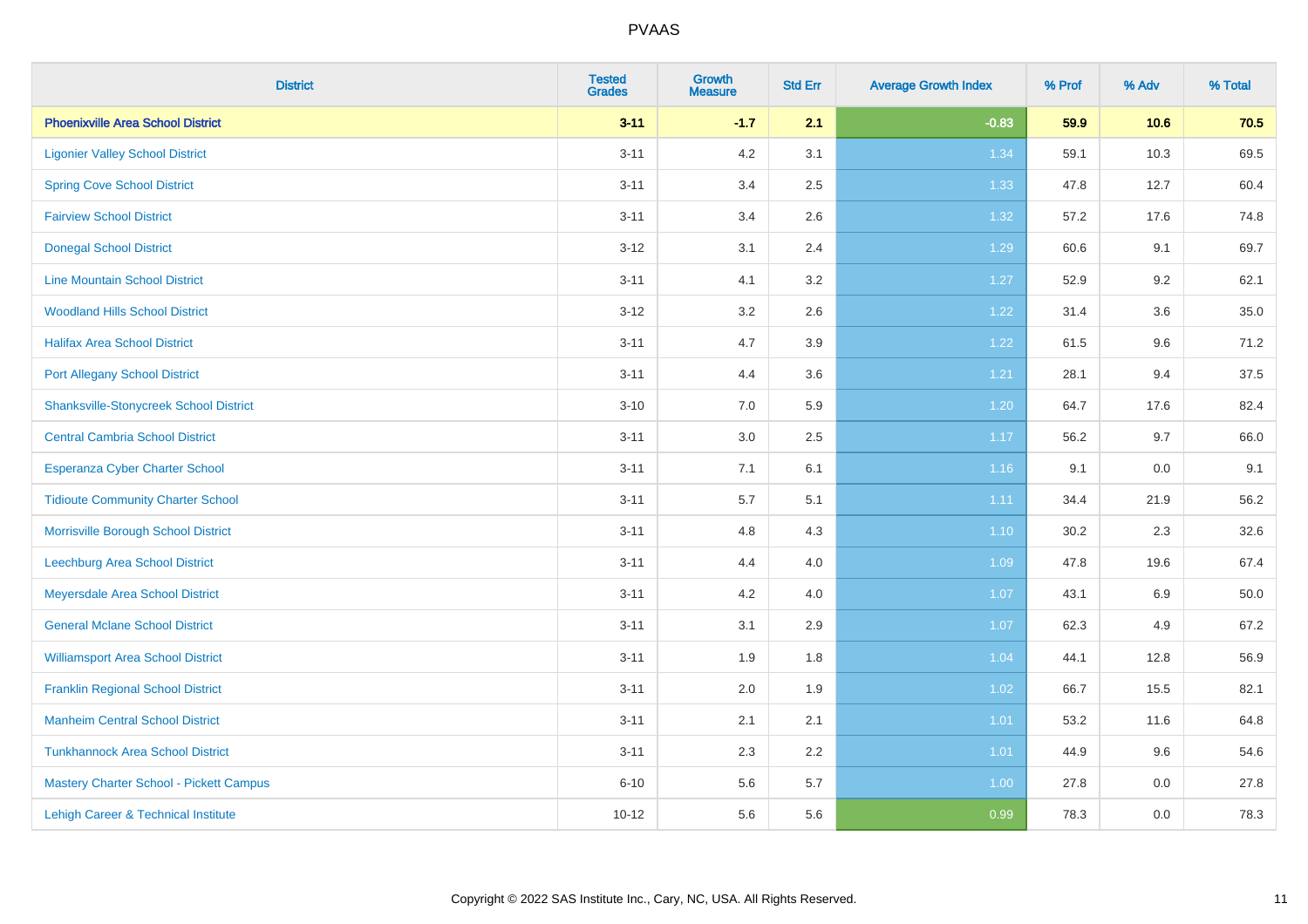| <b>District</b>                                | <b>Tested</b><br><b>Grades</b> | <b>Growth</b><br><b>Measure</b> | <b>Std Err</b> | <b>Average Growth Index</b> | % Prof | % Adv   | % Total |
|------------------------------------------------|--------------------------------|---------------------------------|----------------|-----------------------------|--------|---------|---------|
| <b>Phoenixville Area School District</b>       | $3 - 11$                       | $-1.7$                          | 2.1            | $-0.83$                     | 59.9   | 10.6    | 70.5    |
| <b>Bensalem Township School District</b>       | $3 - 11$                       | 1.6                             | 1.6            | 0.98                        | 38.8   | $8.3\,$ | 47.1    |
| <b>Hopewell Area School District</b>           | $3 - 11$                       | 2.6                             | 2.7            | 0.97                        | 58.4   | 4.0     | 62.4    |
| <b>Berlin Brothersvalley School District</b>   | $3 - 11$                       | 4.0                             | 4.2            | 0.96                        | 48.8   | 14.0    | 62.8    |
| <b>Clairton City School District</b>           | $3 - 11$                       | 3.5                             | 3.7            | 0.95                        | 13.4   | 0.0     | 13.4    |
| <b>Lower Moreland Township School District</b> | $3 - 11$                       | 2.0                             | 2.2            | 0.95                        | 62.8   | 17.0    | 79.8    |
| <b>Baldwin-Whitehall School District</b>       | $3 - 11$                       | 1.8                             | 1.9            | 0.94                        | 58.6   | 8.6     | 67.1    |
| <b>Keystone School District</b>                | $3 - 11$                       | 3.1                             | 3.3            | 0.94                        | 50.6   | 6.5     | 57.1    |
| <b>Bedford Area School District</b>            | $3 - 11$                       | 2.5                             | 2.6            | 0.93                        | 48.5   | 10.0    | 58.5    |
| Northwestern Lehigh School District            | $3 - 11$                       | 2.2                             | 2.3            | 0.93                        | 53.3   | 9.7     | 63.0    |
| West Jefferson Hills School District           | $3 - 11$                       | 1.8                             | 2.1            | 0.88                        | 55.7   | 20.8    | 76.4    |
| South Fayette Township School District         | $3 - 11$                       | 1.7                             | 2.0            | 0.88                        | 61.0   | 26.5    | 87.6    |
| <b>North Clarion County School District</b>    | $3 - 12$                       | 3.7                             | 4.3            | 0.85                        | 67.5   | 15.0    | 82.5    |
| <b>Marple Newtown School District</b>          | $3 - 11$                       | 2.0                             | 2.4            | 0.81                        | 57.6   | 12.8    | 70.4    |
| <b>Mcguffey School District</b>                | $3 - 11$                       | 2.1                             | 2.6            | 0.81                        | 57.7   | 3.1     | 60.8    |
| <b>Camp Hill School District</b>               | $3 - 12$                       | 2.3                             | 3.0            | 0.78                        | 53.6   | 17.5    | 71.1    |
| Urban Pathways 6-12 Charter School             | $6 - 11$                       | 4.8                             | 6.4            | 0.75                        | 28.6   | 0.0     | 28.6    |
| Southeastern Greene School District            | $3 - 10$                       | 3.3                             | 4.6            | 0.72                        | 57.6   | 6.1     | 63.6    |
| <b>Harmony Area School District</b>            | $3 - 10$                       | 4.5                             | 6.3            | 0.72                        | 33.3   | 13.3    | 46.7    |
| <b>Athens Area School District</b>             | $3 - 11$                       | 1.6                             | 2.5            | 0.64                        | 46.9   | 7.6     | 54.5    |
| <b>United School District</b>                  | $3 - 11$                       | 2.1                             | 3.4            | 0.63                        | 60.3   | 6.6     | 66.9    |
| <b>Laurel School District</b>                  | $3 - 11$                       | 1.8                             | 3.1            | 0.59                        | 70.1   | 2.3     | 72.4    |
| <b>Commodore Perry School District</b>         | $3 - 11$                       | 3.2                             | 5.5            | 0.58                        | 58.3   | 0.0     | 58.3    |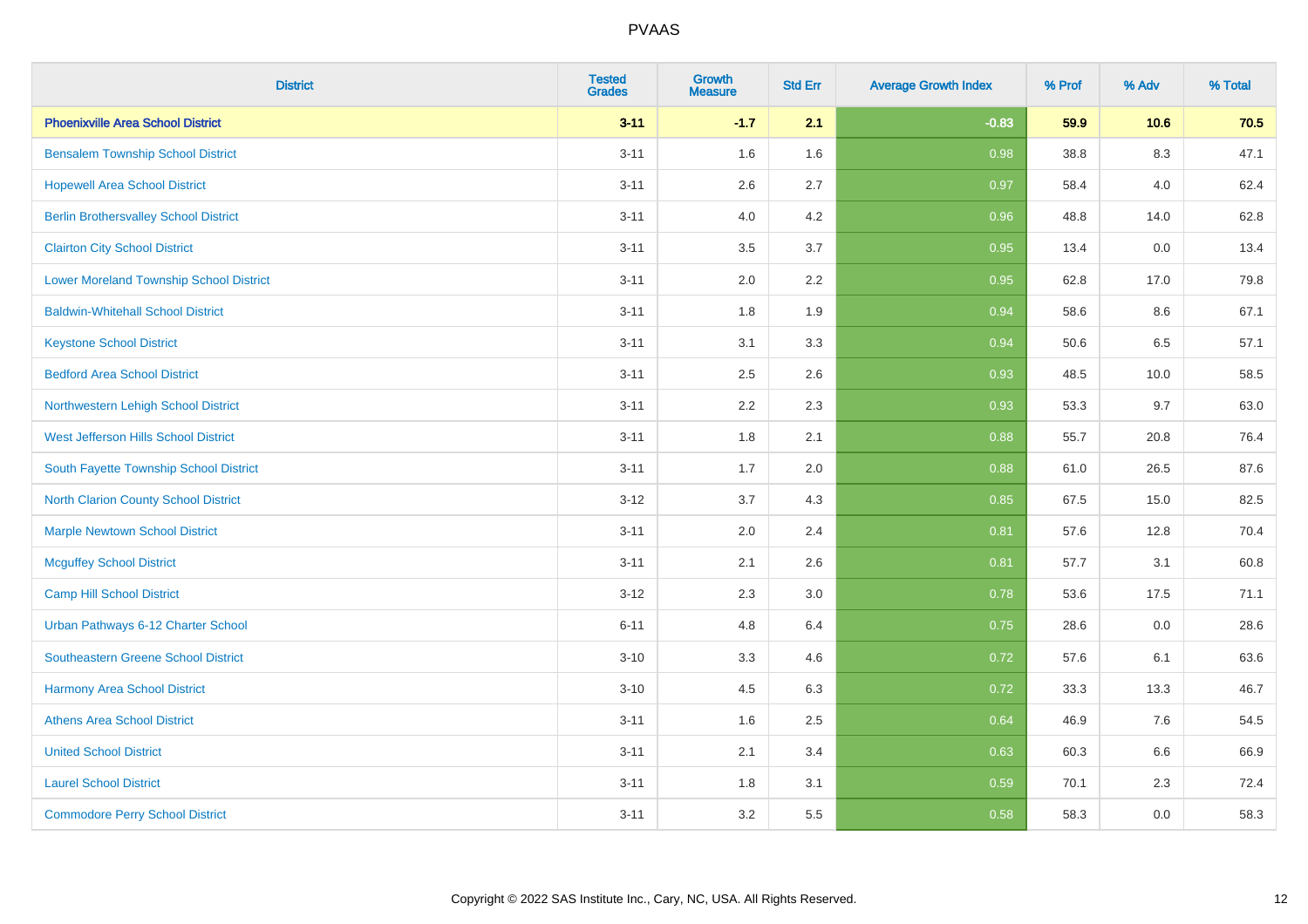| <b>District</b>                                   | <b>Tested</b><br><b>Grades</b> | <b>Growth</b><br><b>Measure</b> | <b>Std Err</b> | <b>Average Growth Index</b> | % Prof | % Adv | % Total |
|---------------------------------------------------|--------------------------------|---------------------------------|----------------|-----------------------------|--------|-------|---------|
| <b>Phoenixville Area School District</b>          | $3 - 11$                       | $-1.7$                          | 2.1            | $-0.83$                     | 59.9   | 10.6  | 70.5    |
| <b>Forbes Road School District</b>                | $3 - 11$                       | 2.8                             | 5.1            | 0.56                        | 41.4   | 10.3  | 51.7    |
| <b>Schuylkill Valley School District</b>          | $3 - 11$                       | 1.4                             | 2.5            | 0.56                        | 55.1   | 10.2  | 65.3    |
| <b>Union School District</b>                      | $3 - 12$                       | 2.3                             | 4.2            | 0.54                        | 32.6   | 7.0   | 39.5    |
| <b>Radnor Township School District</b>            | $3 - 12$                       | 1.0                             | 2.1            | 0.50                        | 65.0   | 23.2  | 88.2    |
| <b>Hanover Area School District</b>               | $3 - 11$                       | 2.2                             | 4.6            | 0.48                        | 42.9   | 5.7   | 48.6    |
| <b>Purchase Line School District</b>              | $3 - 12$                       | 1.7                             | 3.5            | 0.47                        | 43.1   | 5.4   | 48.5    |
| <b>Upper Adams School District</b>                | $3 - 11$                       | 1.3                             | 2.9            | 0.47                        | 55.2   | 8.6   | 63.8    |
| <b>Roberto Clemente Charter School</b>            | $3 - 12$                       | 2.2                             | 4.9            | 0.45                        | 27.5   | 5.0   | 32.5    |
| <b>Union Area School District</b>                 | $3 - 11$                       | 1.9                             | 4.3            | 0.44                        | 61.5   | 0.0   | 61.5    |
| <b>Mastery Charter High School-Lenfest Campus</b> | $7 - 11$                       | 2.5                             | 5.7            | 0.43                        | 40.0   | 0.0   | 40.0    |
| <b>Galeton Area School District</b>               | $3 - 11$                       | 2.2                             | 5.3            | 0.42                        | 41.3   | 4.4   | 45.6    |
| <b>Newport School District</b>                    | $3 - 12$                       | 1.4                             | 3.5            | 0.41                        | 51.5   | 10.3  | 61.8    |
| <b>Tussey Mountain School District</b>            | $3 - 12$                       | 1.5                             | 3.7            | 0.40                        | 38.6   | 1.8   | 40.4    |
| <b>South Eastern School District</b>              | $3 - 11$                       | 0.9                             | 2.4            | 0.39                        | 54.8   | 6.6   | 61.4    |
| <b>Gateway School District</b>                    | $3 - 11$                       | $0.8\,$                         | 2.2            | 0.38                        | 52.1   | 13.8  | 65.9    |
| <b>Wallingford-Swarthmore School District</b>     | $3 - 10$                       | 0.9                             | 2.4            | 0.38                        | 64.4   | 22.7  | 87.1    |
| <b>Lakeland School District</b>                   | $3 - 11$                       | 1.1                             | 2.8            | 0.38                        | 48.6   | 3.7   | 52.3    |
| <b>Lower Dauphin School District</b>              | $3 - 11$                       | $0.6\,$                         | 1.9            | 0.33                        | 49.2   | 12.6  | 61.8    |
| <b>Wyomissing Area School District</b>            | $3 - 12$                       | 0.8                             | 2.6            | 0.33                        | 55.7   | 17.6  | 73.3    |
| <b>Mastery Charter School - Thomas Campus</b>     | $3 - 10$                       | 2.1                             | 6.2            | 0.33                        | 28.6   | 0.0   | 28.6    |
| Lehigh Valley Academy Regional Charter School     | $3 - 11$                       | 0.7                             | 2.3            | 0.32                        | 46.3   | 5.0   | 51.4    |
| <b>Greater Latrobe School District</b>            | $3 - 11$                       | 0.6                             | 1.9            | 0.31                        | 55.5   | 14.1  | 69.5    |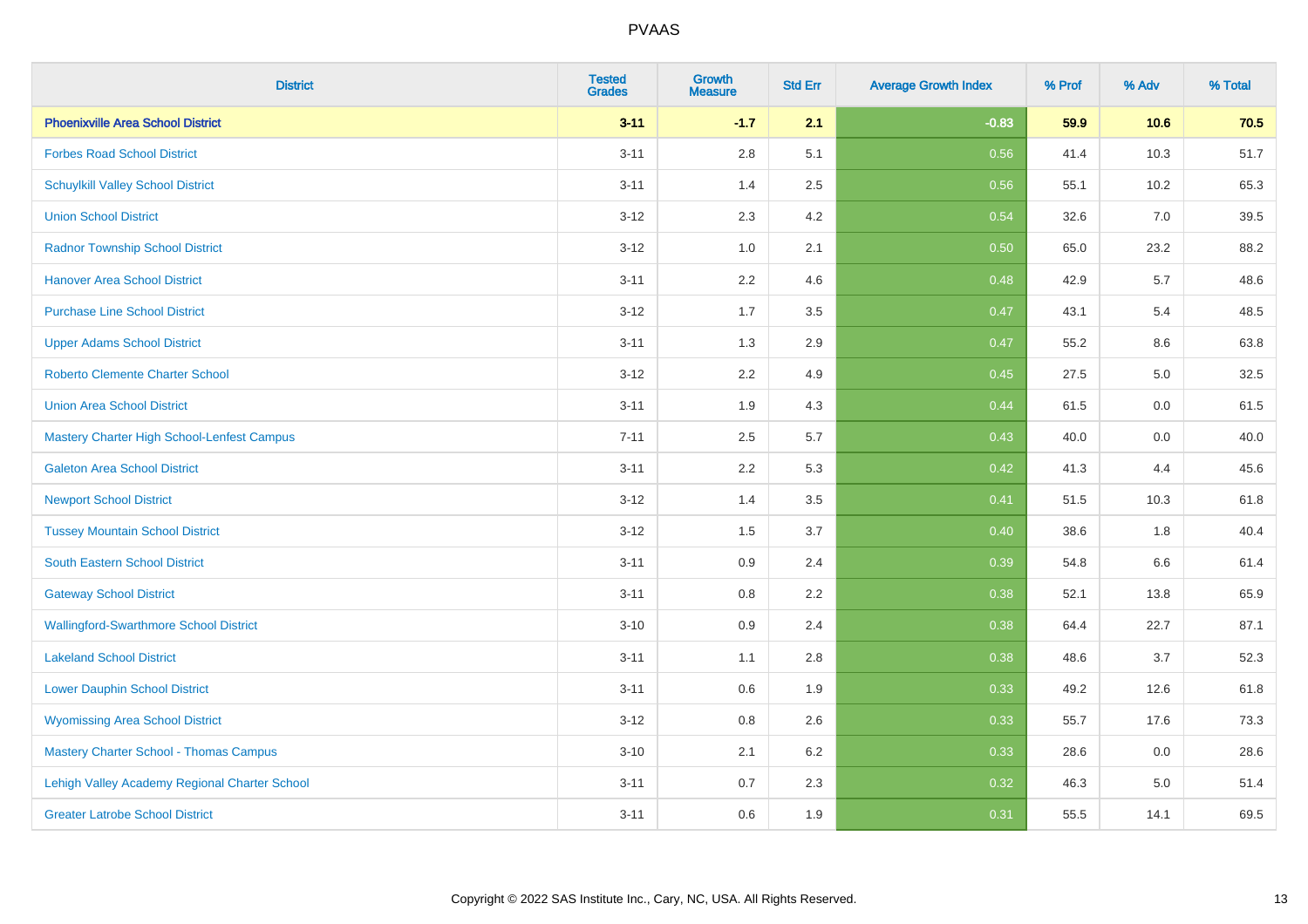| <b>District</b>                          | <b>Tested</b><br><b>Grades</b> | <b>Growth</b><br><b>Measure</b> | <b>Std Err</b> | <b>Average Growth Index</b> | % Prof | % Adv   | % Total |
|------------------------------------------|--------------------------------|---------------------------------|----------------|-----------------------------|--------|---------|---------|
| <b>Phoenixville Area School District</b> | $3 - 11$                       | $-1.7$                          | 2.1            | $-0.83$                     | 59.9   | 10.6    | 70.5    |
| <b>Greenville Area School District</b>   | $3 - 11$                       | 0.7                             | 2.9            | 0.26                        | 53.4   | $6.9\,$ | 60.3    |
| <b>Bloomsburg Area School District</b>   | $3 - 10$                       | 0.7                             | 3.0            | 0.23                        | 55.9   | 11.8    | 67.6    |
| <b>Jersey Shore Area School District</b> | $3 - 11$                       | $0.5\,$                         | 2.6            | 0.21                        | 47.1   | 9.2     | 56.2    |
| <b>Reynolds School District</b>          | $3 - 10$                       | 0.5                             | 3.4            | 0.16                        | 52.1   | 7.0     | 59.2    |
| <b>Brockway Area School District</b>     | $3 - 11$                       | 0.6                             | 3.6            | 0.16                        | 49.2   | 7.7     | 56.9    |
| Northern Lebanon School District         | $3 - 11$                       | 0.4                             | 2.5            | 0.15                        | 28.0   | 3.0     | 31.0    |
| <b>Danville Area School District</b>     | $3 - 11$                       | 0.4                             | 2.6            | 0.15                        | 57.4   | 18.4    | 75.7    |
| <b>Smethport Area School District</b>    | $3 - 12$                       | 0.6                             | 3.9            | 0.15                        | 37.0   | 1.8     | 38.9    |
| Insight PA Cyber Charter School          | $3 - 11$                       | 0.7                             | 5.7            | 0.12                        | 50.0   | 4.8     | 54.8    |
| <b>Hempfield School District</b>         | $3 - 11$                       | 0.1                             | 1.4            | 0.08                        | 58.2   | 9.9     | 68.2    |
| <b>West Branch Area School District</b>  | $3 - 11$                       | 0.2                             | 3.8            | 0.05                        | 47.2   | 1.9     | 49.1    |
| East Stroudsburg Area School District    | $3 - 11$                       | 0.1                             | 1.6            | 0.05                        | 45.8   | $7.8\,$ | 53.6    |
| <b>Wilkes-Barre Area School District</b> | $3 - 11$                       | 0.1                             | 3.2            | 0.02                        | 35.5   | 5.4     | 40.9    |
| <b>Susquenita School District</b>        | $3 - 11$                       | $-0.1$                          | 2.8            | $-0.01$                     | 47.7   | 10.1    | 57.8    |
| <b>Penn Cambria School District</b>      | $3 - 11$                       | $-0.0$                          | 2.7            | $-0.01$                     | 61.5   | 7.7     | 69.2    |
| <b>Kutztown Area School District</b>     | $3 - 12$                       | $-0.2$                          | 3.2            | $-0.05$                     | 55.4   | 13.3    | 68.7    |
| <b>Avella Area School District</b>       | $3 - 12$                       | $-0.3$                          | 4.7            | $-0.05$                     | 49.3   | 14.5    | 63.8    |
| <b>Mercer Area School District</b>       | $3 - 11$                       | $-0.2$                          | 3.3            | $-0.06$                     | 56.0   | 8.0     | 64.0    |
| <b>Warren County School District</b>     | $3 - 11$                       | $-0.1$                          | 1.8            | $-0.06$                     | 37.2   | 5.3     | 42.6    |
| <b>Chester-Upland School District</b>    | $3 - 11$                       | $-0.3$                          | 2.7            | $-0.09$                     | 13.8   | 0.8     | 14.6    |
| New Kensington-Arnold School District    | $3 - 11$                       | $-0.4$                          | 3.8            | $-0.10$                     | 40.7   | 3.7     | 44.4    |
| <b>Blue Ridge School District</b>        | $3 - 11$                       | $-0.5$                          | 3.6            | $-0.12$                     | 44.6   | 3.1     | 47.7    |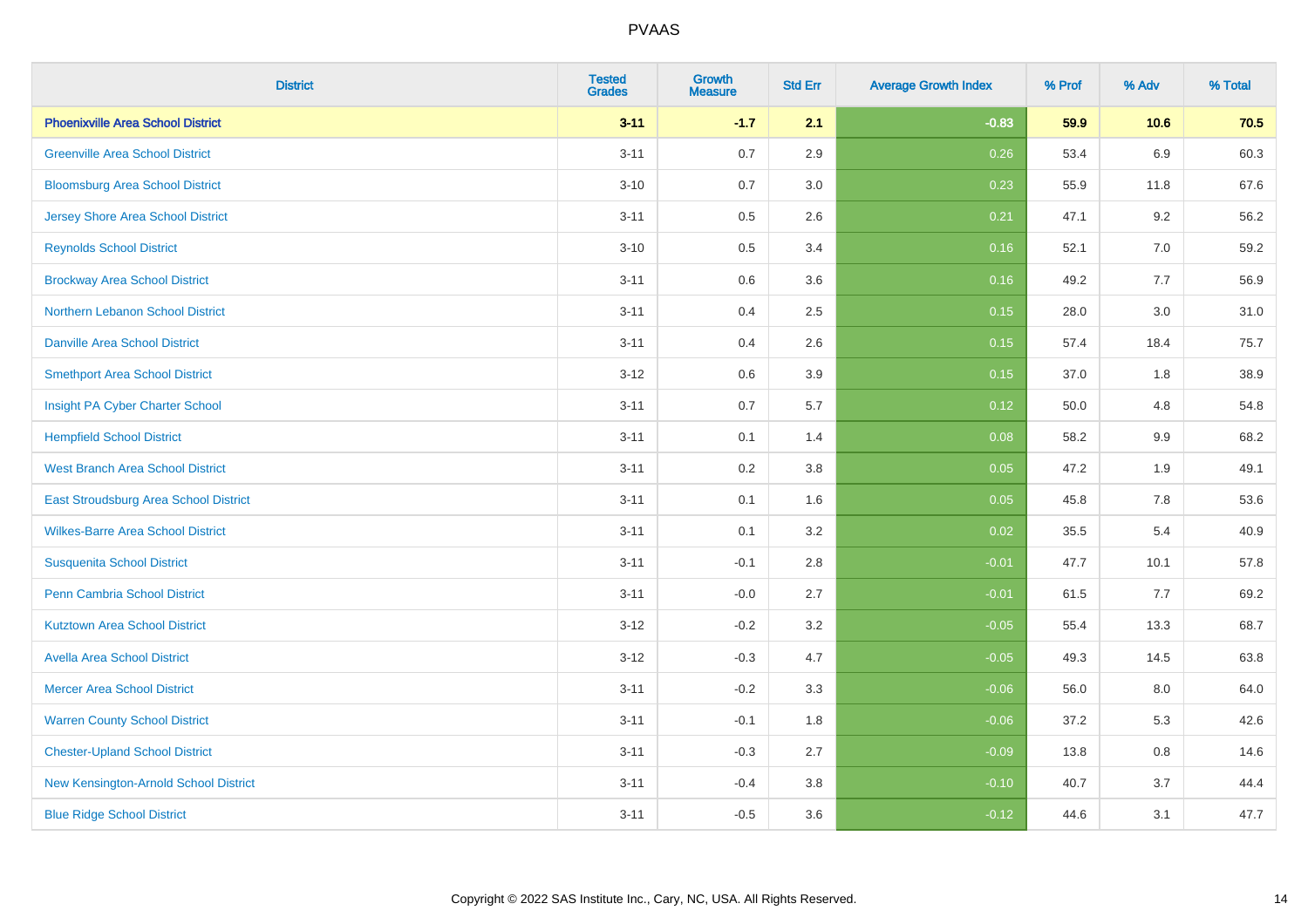| <b>District</b>                                    | <b>Tested</b><br><b>Grades</b> | <b>Growth</b><br><b>Measure</b> | <b>Std Err</b> | <b>Average Growth Index</b> | % Prof | % Adv   | % Total |
|----------------------------------------------------|--------------------------------|---------------------------------|----------------|-----------------------------|--------|---------|---------|
| <b>Phoenixville Area School District</b>           | $3 - 11$                       | $-1.7$                          | 2.1            | $-0.83$                     | 59.9   | 10.6    | 70.5    |
| <b>Central Fulton School District</b>              | $3 - 11$                       | $-0.5$                          | 3.5            | $-0.14$                     | 51.4   | $8.6\,$ | 60.0    |
| <b>Otto-Eldred School District</b>                 | $3 - 11$                       | $-0.7$                          | 4.2            | $-0.15$                     | 56.2   | 6.2     | 62.5    |
| <b>Oley Valley School District</b>                 | $3 - 11$                       | $-0.4$                          | 2.8            | $-0.15$                     | 43.1   | 12.9    | 56.0    |
| Philadelphia Electrical & Tech Charter High School | $10 - 10$                      | $-0.5$                          | 2.9            | $-0.15$                     | 8.8    | 0.0     | 8.8     |
| <b>Bellefonte Area School District</b>             | $3 - 11$                       | $-0.4$                          | 2.2            | $-0.17$                     | 47.6   | 10.6    | 58.2    |
| Southern Lehigh School District                    | $3 - 11$                       | $-0.4$                          | 2.3            | $-0.17$                     | 66.1   | 11.9    | 78.0    |
| <b>Crestwood School District</b>                   | $3 - 11$                       | $-0.4$                          | 2.4            | $-0.17$                     | 57.4   | 17.0    | 74.4    |
| <b>Achievement House Charter School</b>            | $7 - 11$                       | $-0.7$                          | 4.0            | $-0.17$                     | 32.5   | 2.6     | 35.1    |
| <b>Millville Area School District</b>              | $3 - 12$                       | $-0.9$                          | 4.7            | $-0.18$                     | 51.4   | 5.4     | 56.8    |
| <b>Mount Carmel Area School District</b>           | $3 - 11$                       | $-0.6$                          | 3.1            | $-0.18$                     | 45.3   | 2.1     | 47.4    |
| <b>Westinghouse Arts Academy Charter School</b>    | $9 - 10$                       | $-0.7$                          | 3.6            | $-0.19$                     | 59.2   | 8.4     | 67.6    |
| <b>Panther Valley School District</b>              | $3 - 12$                       | $-0.6$                          | 3.3            | $-0.19$                     | 47.9   | 4.3     | 52.1    |
| <b>Harrisburg City School District</b>             | $3 - 11$                       | $-0.4$                          | 2.1            | $-0.19$                     | 15.1   | 0.4     | 15.5    |
| <b>Girard School District</b>                      | $3 - 11$                       | $-0.6$                          | 2.7            | $-0.22$                     | 53.9   | 15.6    | 69.6    |
| <b>Lakeview School District</b>                    | $3 - 11$                       | $-0.9$                          | 3.7            | $-0.24$                     | 60.3   | 3.2     | 63.5    |
| <b>Glendale School District</b>                    | $3 - 10$                       | $-0.9$                          | 3.7            | $-0.24$                     | 50.0   | 5.4     | 55.4    |
| <b>Penn Manor School District</b>                  | $3 - 11$                       | $-0.4$                          | 1.6            | $-0.25$                     | 51.9   | 12.6    | 64.5    |
| <b>Tuscarora School District</b>                   | $3 - 11$                       | $-0.6$                          | 2.3            | $-0.27$                     | 45.1   | 8.1     | 53.2    |
| <b>Cornell School District</b>                     | $3 - 11$                       | $-1.6$                          | 5.0            | $-0.32$                     | 33.8   | 1.5     | 35.4    |
| <b>Albert Gallatin Area School District</b>        | $3 - 11$                       | $-0.8$                          | 2.4            | $-0.32$                     | 54.5   | 10.0    | 64.6    |
| Hope For Hyndman Charter School                    | $3 - 11$                       | $-2.0$                          | 6.1            | $-0.32$                     | 33.3   | 0.0     | 33.3    |
| <b>Palmerton Area School District</b>              | $3 - 11$                       | $-1.2$                          | 3.0            | $-0.39$                     | 57.4   | 5.0     | 62.4    |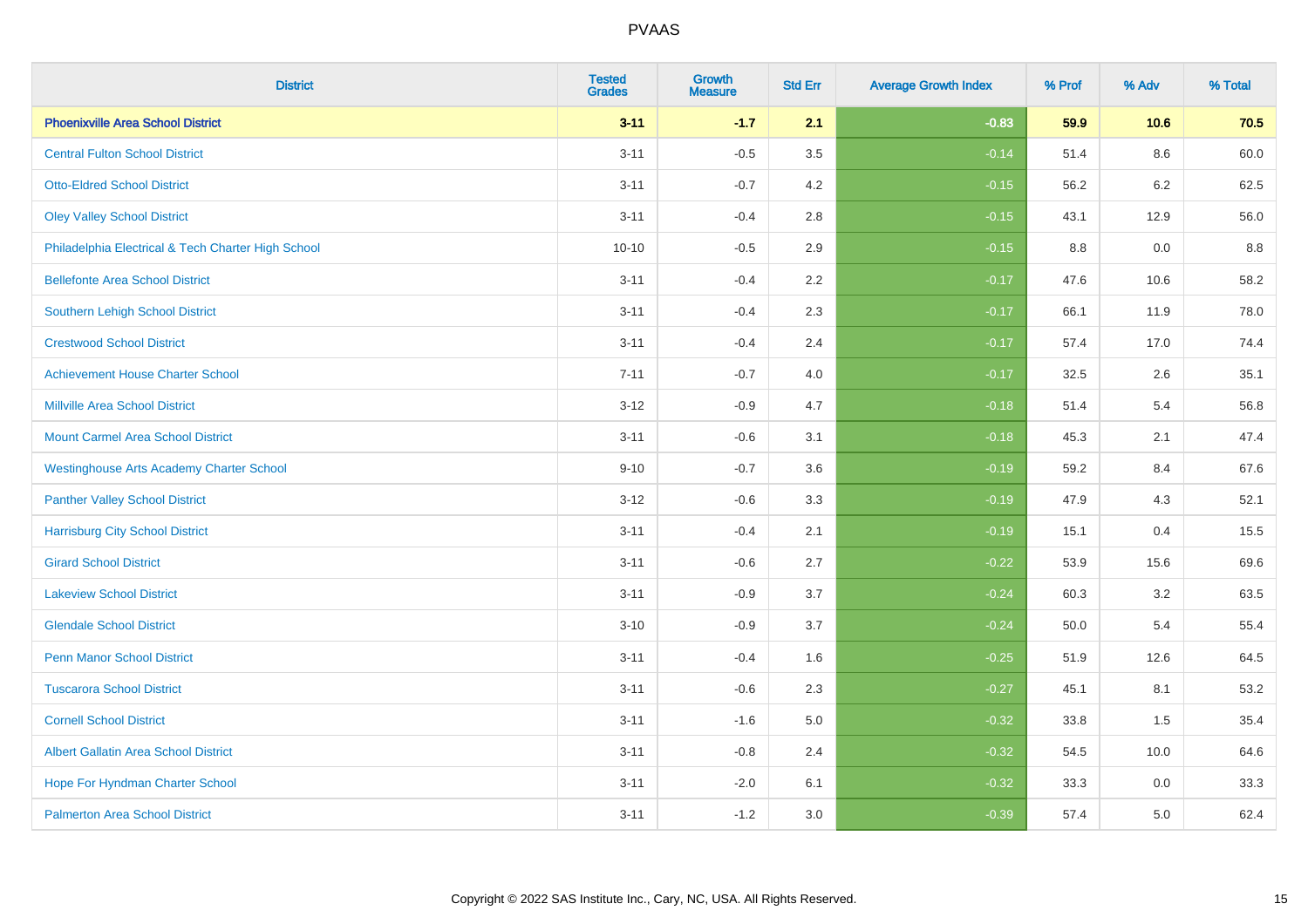| <b>District</b>                                         | <b>Tested</b><br><b>Grades</b> | <b>Growth</b><br><b>Measure</b> | <b>Std Err</b> | <b>Average Growth Index</b> | % Prof | % Adv   | % Total |
|---------------------------------------------------------|--------------------------------|---------------------------------|----------------|-----------------------------|--------|---------|---------|
| <b>Phoenixville Area School District</b>                | $3 - 11$                       | $-1.7$                          | 2.1            | $-0.83$                     | 59.9   | 10.6    | 70.5    |
| <b>Bellwood-Antis School District</b>                   | $3 - 10$                       | $-1.2$                          | 3.2            | $-0.39$                     | 55.1   | 10.1    | 65.2    |
| <b>Sharpsville Area School District</b>                 | $3 - 11$                       | $-1.4$                          | 3.5            | $-0.40$                     | 55.2   | 13.4    | 68.7    |
| North Schuylkill School District                        | $3 - 11$                       | $-1.0$                          | 2.4            | $-0.42$                     | 41.8   | 5.1     | 46.8    |
| <b>Bangor Area School District</b>                      | $3 - 12$                       | $-0.9$                          | 2.0            | $-0.43$                     | 44.3   | 4.7     | 49.0    |
| <b>Shaler Area School District</b>                      | $3 - 11$                       | $-0.8$                          | 1.9            | $-0.43$                     | 49.1   | 9.6     | 58.7    |
| <b>Conewago Valley School District</b>                  | $3 - 12$                       | $-0.9$                          | 2.0            | $-0.45$                     | 51.7   | 9.6     | 61.3    |
| <b>Elizabethtown Area School District</b>               | $3 - 12$                       | $-0.9$                          | 1.9            | $-0.47$                     | 50.0   | 11.2    | 61.2    |
| Center For Student Learning Charter School At Pennsbury | $6 - 12$                       | $-2.9$                          | 6.1            | $-0.47$                     | 42.9   | 0.0     | 42.9    |
| South Side Area School District                         | $3 - 11$                       | $-1.6$                          | 3.3            | $-0.48$                     | 50.0   | 6.8     | 56.8    |
| <b>Wyoming Area School District</b>                     | $3 - 10$                       | $-1.3$                          | 2.6            | $-0.50$                     | 53.8   | 10.8    | 64.6    |
| <b>Canon-Mcmillan School District</b>                   | $3 - 11$                       | $-0.8$                          | 1.6            | $-0.50$                     | 58.7   | 15.9    | 74.6    |
| <b>Central Greene School District</b>                   | $3 - 11$                       | $-1.6$                          | 2.8            | $-0.55$                     | 54.2   | $2.8\,$ | 57.0    |
| <b>Mid Valley School District</b>                       | $3 - 10$                       | $-1.7$                          | 3.0            | $-0.55$                     | 45.1   | 7.8     | 52.9    |
| <b>Manheim Township School District</b>                 | $3 - 12$                       | $-0.9$                          | 1.6            | $-0.58$                     | 53.2   | 15.5    | 68.7    |
| <b>Clarion-Limestone Area School District</b>           | $3 - 12$                       | $-2.5$                          | 4.1            | $-0.60$                     | 56.8   | $6.8\,$ | 63.6    |
| <b>Burgettstown Area School District</b>                | $3 - 11$                       | $-2.1$                          | 3.4            | $-0.62$                     | 50.0   | 1.4     | 51.4    |
| <b>Susquehanna Community School District</b>            | $3 - 11$                       | $-2.8$                          | 4.2            | $-0.66$                     | 49.4   | 6.9     | 56.3    |
| <b>Fannett-Metal School District</b>                    | $3 - 11$                       | $-3.4$                          | 5.1            | $-0.67$                     | 38.7   | 8.1     | 46.8    |
| <b>Cheltenham School District</b>                       | $3 - 11$                       | $-1.4$                          | 2.1            | $-0.67$                     | 46.1   | 10.0    | 56.1    |
| <b>North Pocono School District</b>                     | $3 - 11$                       | $-2.3$                          | 3.4            | $-0.68$                     | 52.0   | 16.4    | 68.5    |
| Mt Lebanon School District                              | $3 - 11$                       | $-1.0$                          | $1.5$          | $-0.70$                     | 61.9   | 24.0    | 85.9    |
| <b>Lehighton Area School District</b>                   | $3 - 11$                       | $-1.6$                          | 2.3            | $-0.70$                     | 51.1   | 5.6     | 56.7    |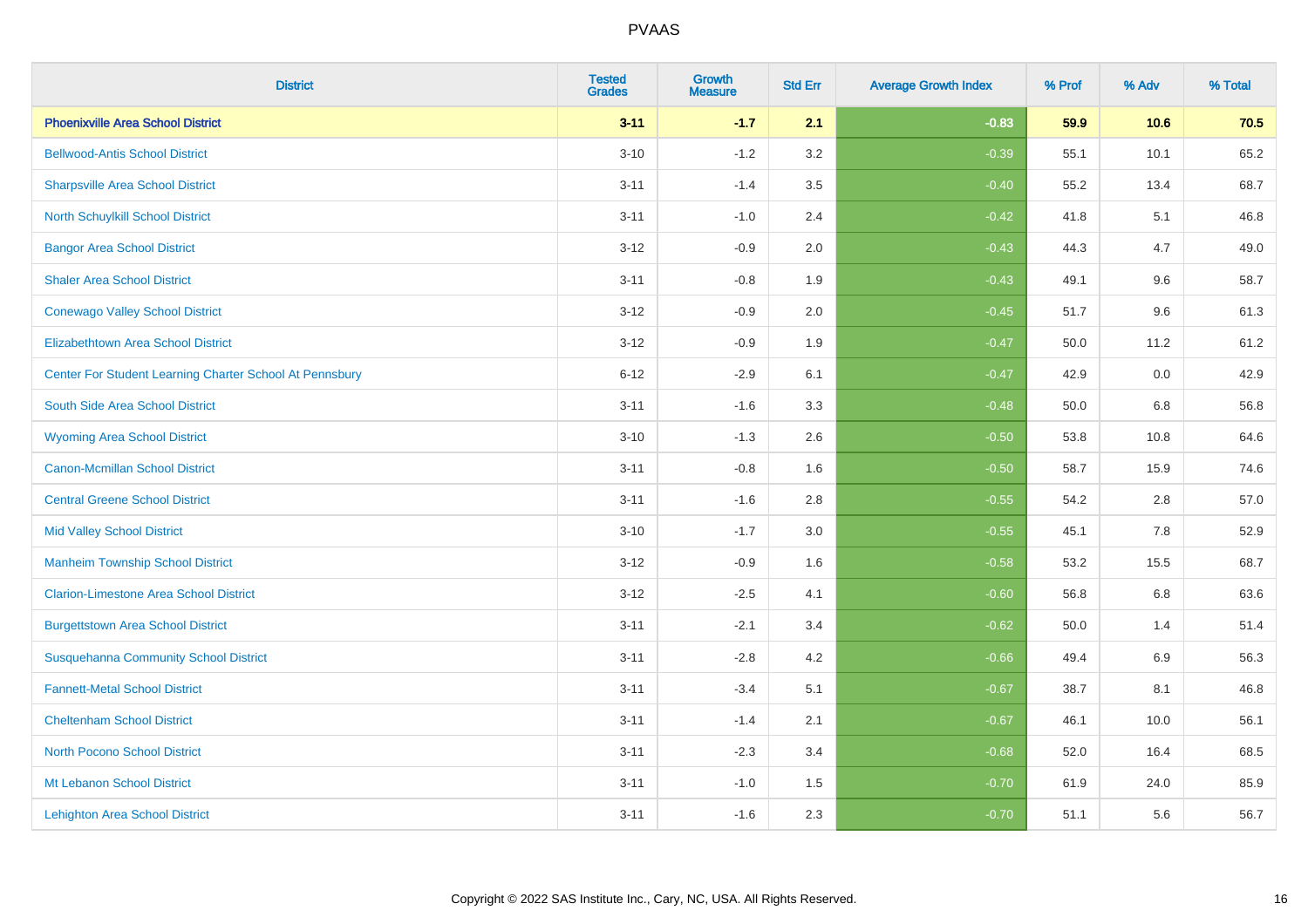| <b>District</b>                               | <b>Tested</b><br><b>Grades</b> | <b>Growth</b><br><b>Measure</b> | <b>Std Err</b> | <b>Average Growth Index</b> | % Prof | % Adv | % Total |
|-----------------------------------------------|--------------------------------|---------------------------------|----------------|-----------------------------|--------|-------|---------|
| <b>Phoenixville Area School District</b>      | $3 - 11$                       | $-1.7$                          | 2.1            | $-0.83$                     | 59.9   | 10.6  | 70.5    |
| Huntingdon Area School District               | $3 - 11$                       | $-2.0$                          | 2.7            | $-0.72$                     | 36.8   | 10.3  | 47.0    |
| <b>Bald Eagle Area School District</b>        | $3 - 11$                       | $-2.1$                          | 2.7            | $-0.75$                     | 48.4   | 9.4   | 57.7    |
| <b>Turkeyfoot Valley Area School District</b> | $3 - 12$                       | $-4.3$                          | 5.6            | $-0.76$                     | 22.0   | 5.1   | 27.1    |
| <b>Gillingham Charter School</b>              | $3 - 11$                       | $-4.4$                          | 5.6            | $-0.77$                     | 20.8   | 8.3   | 29.2    |
| <b>Conemaugh Valley School District</b>       | $3 - 12$                       | $-3.2$                          | 4.1            | $-0.78$                     | 48.2   | 5.6   | 53.7    |
| <b>Northeast Bradford School District</b>     | $3 - 10$                       | $-3.1$                          | 4.0            | $-0.78$                     | 33.9   | 3.4   | 37.3    |
| <b>Shenango Area School District</b>          | $3 - 11$                       | $-2.6$                          | 3.3            | $-0.79$                     | 50.6   | 13.9  | 64.6    |
| <b>Lebanon School District</b>                | $3 - 11$                       | $-1.6$                          | 1.9            | $-0.80$                     | 24.4   | 2.6   | 27.0    |
| <b>Forest Area School District</b>            | $3 - 11$                       | $-4.4$                          | 5.4            | $-0.81$                     | 36.2   | 2.1   | 38.3    |
| <b>Chartiers Valley School District</b>       | $3 - 11$                       | $-1.7$                          | 2.0            | $-0.81$                     | 54.7   | 8.4   | 63.1    |
| <b>Phoenixville Area School District</b>      | $3 - 11$                       | $-1.7$                          | 2.1            | $-0.83$                     | 59.9   | 10.6  | 70.5    |
| <b>Charleroi School District</b>              | $3 - 11$                       | $-2.6$                          | 3.0            | $-0.86$                     | 55.7   | $7.4$ | 63.1    |
| <b>Montour School District</b>                | $3 - 11$                       | $-1.8$                          | 2.1            | $-0.88$                     | 61.4   | 15.1  | 76.5    |
| <b>Columbia Borough School District</b>       | $3 - 12$                       | $-3.1$                          | 3.5            | $-0.89$                     | 29.5   | 1.9   | 31.4    |
| <b>Sullivan County School District</b>        | $3 - 10$                       | $-4.0$                          | 4.4            | $-0.90$                     | 66.7   | 2.6   | 69.2    |
| <b>Austin Area School District</b>            | $3 - 11$                       | $-5.7$                          | 6.4            | $-0.90$                     | 33.3   | 5.6   | 38.9    |
| <b>Wyoming Valley West School District</b>    | $3 - 11$                       | $-2.2$                          | 2.4            | $-0.91$                     | 49.4   | 3.0   | 52.4    |
| Imhotep Institute Charter High School         | $9 - 11$                       | $-5.3$                          | 5.8            | $-0.92$                     | 25.0   | 0.0   | 25.0    |
| <b>North Hills School District</b>            | $3 - 11$                       | $-1.8$                          | 1.8            | $-0.96$                     | 59.1   | 14.1  | 73.2    |
| <b>Seneca Valley School District</b>          | $3 - 11$                       | $-1.4$                          | 1.4            | $-0.99$                     | 57.2   | 11.4  | 68.6    |
| <b>Valley Grove School District</b>           | $3 - 10$                       | $-3.7$                          | 3.7            | $-1.01$                     | 51.2   | 6.1   | 57.3    |
| <b>Lewisburg Area School District</b>         | $3 - 11$                       | $-2.7$                          | 2.6            | $-1.03$                     | 57.0   | 18.5  | 75.6    |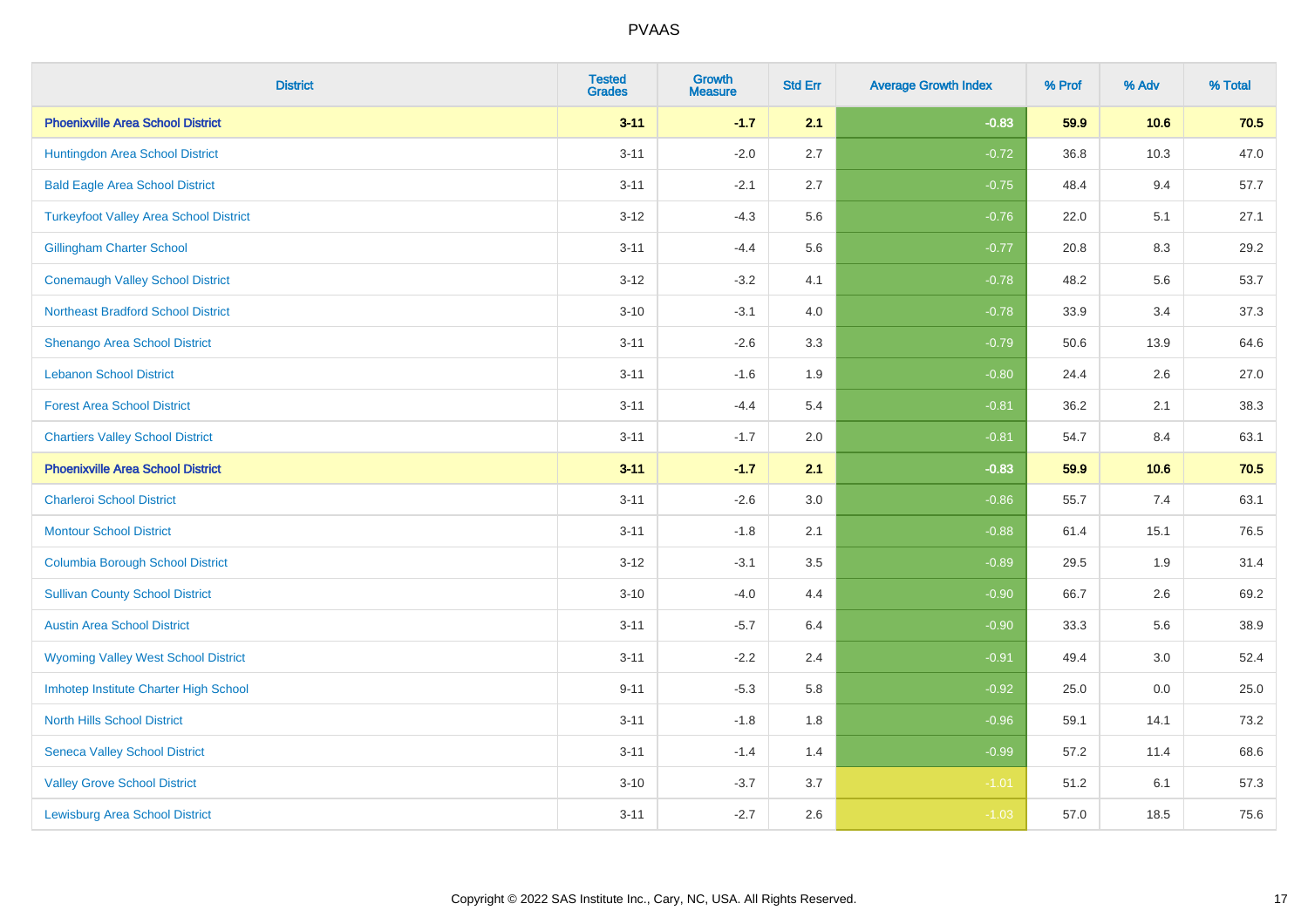| <b>District</b>                                | <b>Tested</b><br><b>Grades</b> | <b>Growth</b><br><b>Measure</b> | <b>Std Err</b> | <b>Average Growth Index</b> | % Prof | % Adv   | % Total |
|------------------------------------------------|--------------------------------|---------------------------------|----------------|-----------------------------|--------|---------|---------|
| <b>Phoenixville Area School District</b>       | $3 - 11$                       | $-1.7$                          | 2.1            | $-0.83$                     | 59.9   | 10.6    | 70.5    |
| <b>West Greene School District</b>             | $3 - 11$                       | $-4.5$                          | 4.3            | $-1.04$                     | 36.6   | 7.3     | 43.9    |
| <b>Quaker Valley School District</b>           | $3 - 11$                       | $-2.8$                          | 2.6            | $-1.08$                     | 55.2   | 13.2    | 68.4    |
| Oil City Area School District                  | $3 - 11$                       | $-2.9$                          | 2.6            | $-1.08$                     | 44.4   | 5.8     | 50.2    |
| <b>Conemaugh Township Area School District</b> | $3 - 12$                       | $-3.7$                          | 3.4            | $-1.09$                     | 53.8   | 17.6    | 71.4    |
| <b>Riverside School District</b>               | $3 - 11$                       | $-3.2$                          | 3.0            | $-1.09$                     | 43.0   | 9.0     | 52.0    |
| Juniata Valley School District                 | $3 - 11$                       | $-3.9$                          | 3.5            | $-1.10$                     | 44.4   | 3.5     | 47.8    |
| <b>Dallas School District</b>                  | $3 - 11$                       | $-2.5$                          | 2.2            | $-1.12$                     | 54.9   | 7.6     | 62.4    |
| Jeannette City School District                 | $3 - 11$                       | $-4.3$                          | 3.8            | $-1.13$                     | 46.7   | 7.5     | 54.2    |
| <b>Antietam School District</b>                | $3 - 10$                       | $-4.3$                          | 3.8            | $-1.13$                     | 36.4   | 5.4     | 41.8    |
| <b>Kane Area School District</b>               | $3 - 10$                       | $-3.7$                          | 3.2            | $-1.17$                     | 39.5   | 9.9     | 49.4    |
| <b>Chichester School District</b>              | $3 - 11$                       | $-2.7$                          | 2.3            | $-1.17$                     | 44.6   | $6.6\,$ | 51.2    |
| <b>Chestnut Ridge School District</b>          | $3 - 12$                       | $-3.4$                          | $2.9\,$        | $-1.17$                     | 46.6   | 5.8     | 52.4    |
| <b>Big Beaver Falls Area School District</b>   | $3 - 11$                       | $-3.9$                          | 3.3            | $-1.18$                     | 34.1   | 3.5     | 37.6    |
| <b>Greater Johnstown School District</b>       | $3 - 11$                       | $-3.1$                          | 2.6            | $-1.19$                     | 26.1   | 0.0     | 26.1    |
| <b>Riverview School District</b>               | $3 - 11$                       | $-4.6$                          | 3.8            | $-1.20$                     | 57.9   | 15.8    | 73.7    |
| <b>Scranton School District</b>                | $3 - 12$                       | $-2.9$                          | 2.4            | $-1.22$                     | 45.6   | 3.6     | 49.1    |
| <b>Elk Lake School District</b>                | $3 - 11$                       | $-4.0$                          | 3.3            | $-1.23$                     | 46.2   | 3.3     | 49.4    |
| <b>Apollo-Ridge School District</b>            | $3 - 12$                       | $-4.7$                          | 3.7            | $-1.24$                     | 50.0   | 10.0    | 60.0    |
| <b>Troy Area School District</b>               | $3 - 10$                       | $-4.3$                          | 3.4            | $-1.26$                     | 43.2   | 5.7     | 48.9    |
| <b>Bristol Borough School District</b>         | $3 - 12$                       | $-4.3$                          | 3.4            | $-1.27$                     | 39.7   | 1.3     | 41.0    |
| <b>Shade-Central City School District</b>      | $3 - 11$                       | $-5.9$                          | 4.6            | $-1.28$                     | 27.8   | 0.0     | 27.8    |
| <b>Ellwood City Area School District</b>       | $3 - 11$                       | $-4.2$                          | 3.2            | $-1.29$                     | 54.1   | 14.1    | 68.2    |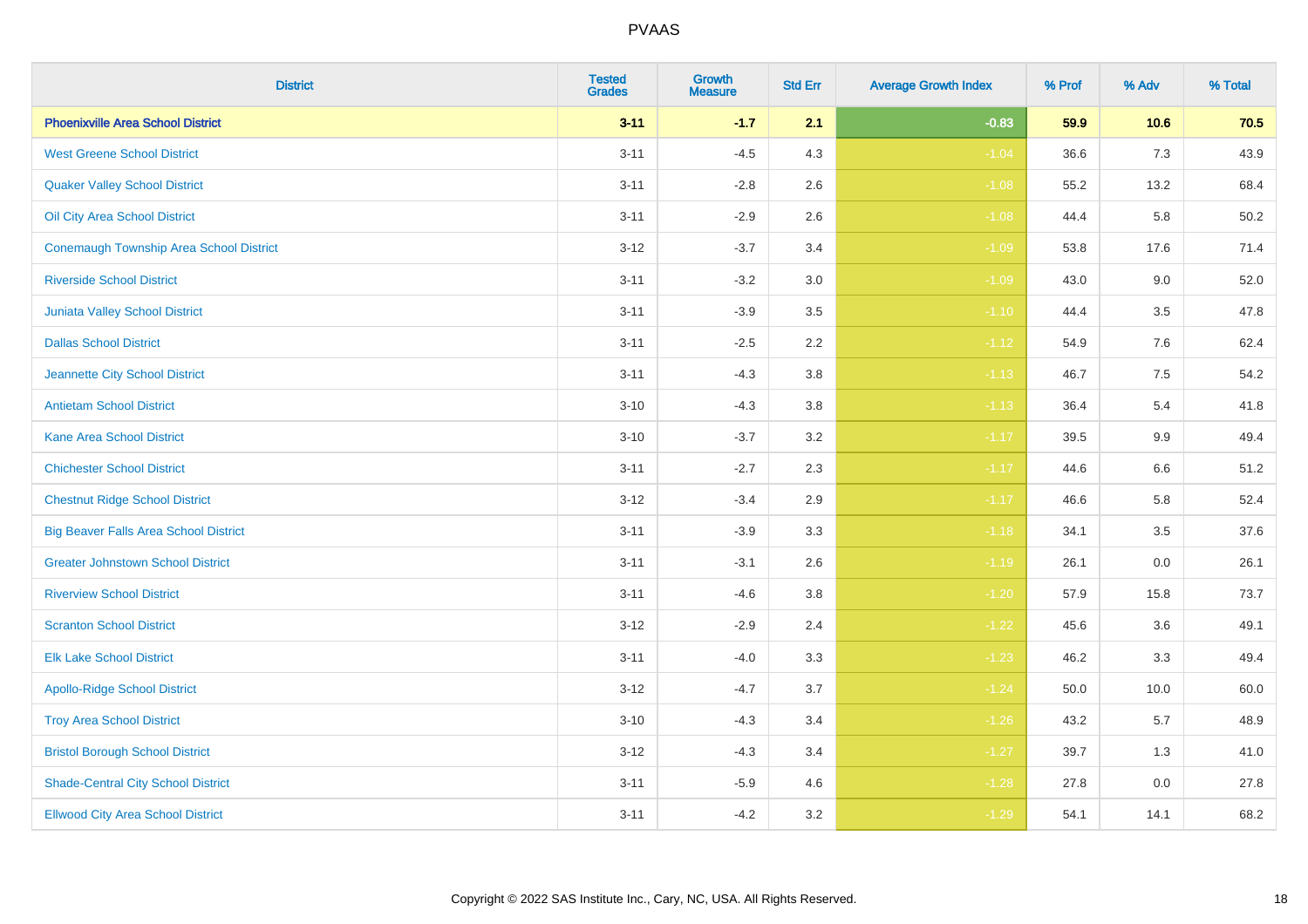| <b>District</b>                                                       | <b>Tested</b><br><b>Grades</b> | Growth<br><b>Measure</b> | <b>Std Err</b> | <b>Average Growth Index</b> | % Prof | % Adv   | % Total |
|-----------------------------------------------------------------------|--------------------------------|--------------------------|----------------|-----------------------------|--------|---------|---------|
| <b>Phoenixville Area School District</b>                              | $3 - 11$                       | $-1.7$                   | 2.1            | $-0.83$                     | 59.9   | 10.6    | 70.5    |
| <b>Cambria Heights School District</b>                                | $3 - 10$                       | $-4.1$                   | 3.1            | $-1.32$                     | 51.0   | 6.0     | 57.0    |
| <b>Ferndale Area School District</b>                                  | $3 - 10$                       | $-5.8$                   | 4.3            | $-1.33$                     | 40.0   | 0.0     | 40.0    |
| <b>Greencastle-Antrim School District</b>                             | $3 - 11$                       | $-3.0$                   | $2.2\,$        | $-1.36$                     | 62.4   | 9.9     | 72.3    |
| <b>Westmont Hilltop School District</b>                               | $3 - 11$                       | $-4.0$                   | 2.8            | $-1.40$                     | 36.3   | 13.3    | 49.6    |
| <b>Claysburg-Kimmel School District</b>                               | $3 - 11$                       | $-5.7$                   | 4.0            | $-1.42$                     | 42.9   | 8.2     | 51.0    |
| <b>MaST Community Charter School</b>                                  | $3 - 10$                       | $-4.1$                   | 2.7            | $-1.52$                     | 44.0   | 9.5     | 53.4    |
| <b>Fort Cherry School District</b>                                    | $3 - 10$                       | $-5.9$                   | 3.8            | $-1.56$                     | 55.2   | 5.2     | 60.3    |
| <b>Tri-Valley School District</b>                                     | $3 - 10$                       | $-6.4$                   | 4.1            | $-1.57$                     | 37.0   | 4.4     | 41.3    |
| Preparatory Charter School Of Mathematics, Science, Tech, And Careers | $9 - 10$                       | $-4.0$                   | $2.5\,$        | $-1.59$                     | 15.0   | $0.0\,$ | 15.0    |
| <b>Carbon Career &amp; Technical Institute</b>                        | $9 - 11$                       | $-5.7$                   | 3.6            | $-1.59$                     | 34.5   | 1.2     | 35.7    |
| <b>Shamokin Area School District</b>                                  | $3 - 11$                       | $-7.7$                   | 4.8            | $-1.60$                     | 38.1   | 3.2     | 41.3    |
| <b>Fairfield Area School District</b>                                 | $3 - 11$                       | $-5.6$                   | 3.4            | $-1.66$                     | 57.9   | 4.0     | 61.8    |
| <b>Pottstown School District</b>                                      | $3 - 12$                       | $-4.0$                   | 2.4            | $-1.68$                     | 29.8   | $1.2$   | 31.0    |
| <b>Twin Valley School District</b>                                    | $3 - 12$                       | $-3.6$                   | 2.1            | $-1.69$                     | 49.6   | 7.1     | 56.8    |
| <b>East Pennsboro Area School District</b>                            | $3 - 11$                       | $-4.2$                   | 2.5            | $-1.71$                     | 60.8   | 8.5     | 69.3    |
| <b>Brentwood Borough School District</b>                              | $3 - 11$                       | $-5.3$                   | 3.0            | $-1.72$                     | 52.0   | 6.1     | 58.2    |
| Perseus House Charter School Of Excellence                            | $6 - 11$                       | $-5.2$                   | 3.0            | $-1.72$                     | 16.5   | 0.0     | 16.5    |
| <b>Old Forge School District</b>                                      | $3 - 12$                       | $-5.9$                   | 3.4            | $-1.73$                     | 52.9   | 7.1     | 60.0    |
| <b>Canton Area School District</b>                                    | $3 - 11$                       | $-5.5$                   | 3.2            | $-1.75$                     | 40.7   | 2.3     | 43.0    |
| <b>Washington School District</b>                                     | $3 - 11$                       | $-4.9$                   | $2.8\,$        | $-1.76$                     | 30.1   | 2.4     | 32.5    |
| <b>Pequea Valley School District</b>                                  | $3 - 11$                       | $-5.8$                   | 3.2            | $-1.80$                     | 39.8   | 9.1     | 48.9    |
| <b>Pittston Area School District</b>                                  | $3 - 11$                       | $-10.1$                  | 5.6            | $-1.80$                     | 38.1   | 9.5     | 47.6    |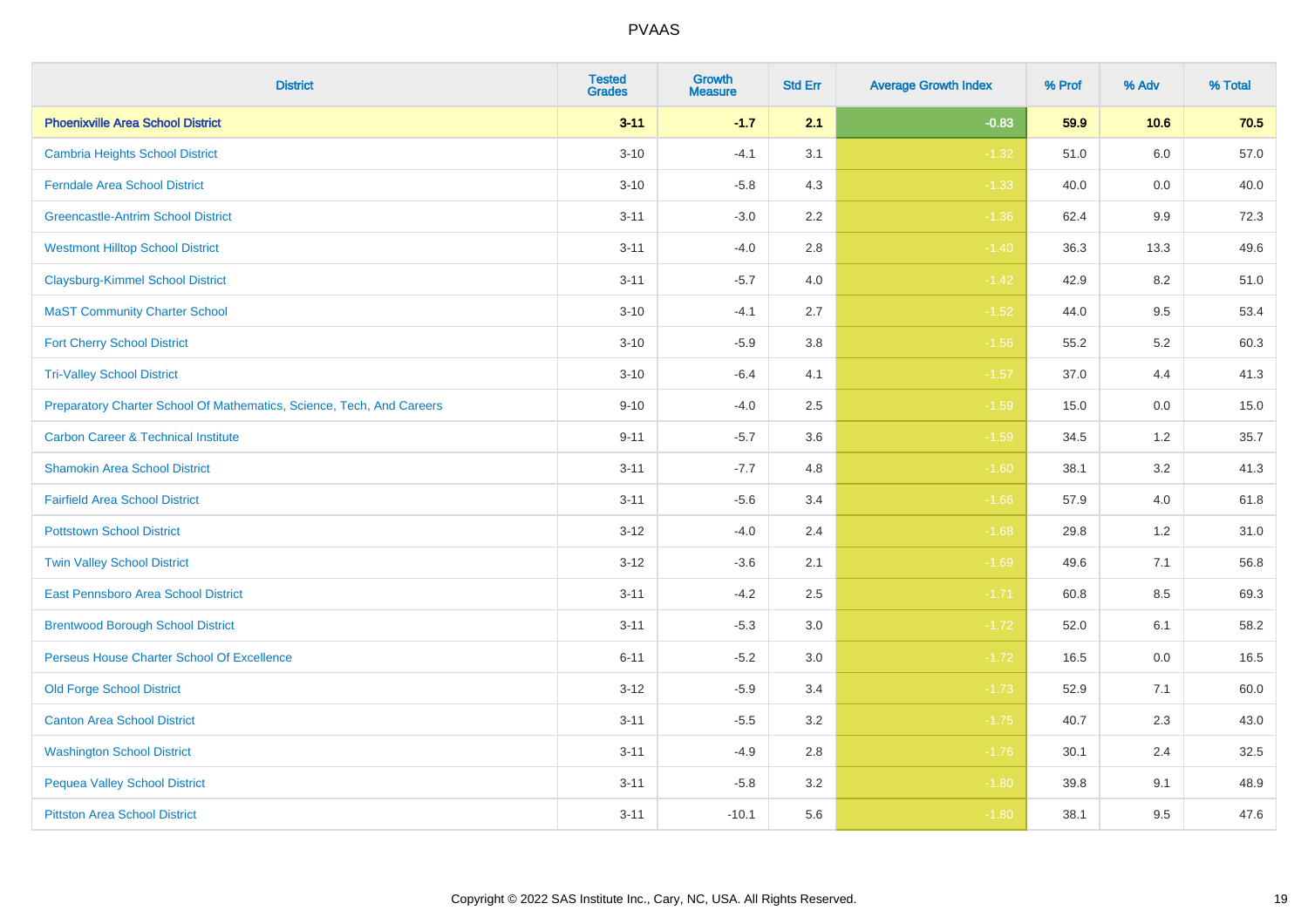| <b>District</b>                                   | <b>Tested</b><br><b>Grades</b> | Growth<br><b>Measure</b> | <b>Std Err</b> | <b>Average Growth Index</b> | % Prof | % Adv   | % Total |
|---------------------------------------------------|--------------------------------|--------------------------|----------------|-----------------------------|--------|---------|---------|
| <b>Phoenixville Area School District</b>          | $3 - 11$                       | $-1.7$                   | 2.1            | $-0.83$                     | 59.9   | 10.6    | 70.5    |
| <b>Brandywine Heights Area School District</b>    | $3 - 11$                       | $-4.9$                   | 2.7            | $-1.81$                     | 49.2   | 8.2     | 57.4    |
| <b>Montrose Area School District</b>              | $3 - 10$                       | $-5.5$                   | 3.0            | $-1.82$                     | 46.7   | 5.4     | 52.2    |
| <b>Brownsville Area School District</b>           | $3 - 12$                       | $-7.2$                   | 3.9            | $-1.83$                     | 34.4   | 6.1     | 40.5    |
| <b>Central Columbia School District</b>           | $3 - 12$                       | $-4.8$                   | 2.6            | $-1.86$                     | 53.7   | 14.8    | 68.5    |
| <b>Kiski Area School District</b>                 | $3 - 11$                       | $-3.7$                   | 2.0            | $-1.86$                     | 57.4   | 10.4    | 67.8    |
| <b>East Allegheny School District</b>             | $3 - 11$                       | $-6.3$                   | 3.3            | $-1.87$                     | 31.9   | 9.7     | 41.7    |
| <b>Western Beaver County School District</b>      | $3 - 11$                       | $-7.8$                   | 4.2            | $-1.87$                     | 56.5   | 6.5     | 63.0    |
| <b>Greensburg Salem School District</b>           | $3 - 11$                       | $-4.4$                   | 2.4            | $-1.88$                     | 47.6   | 4.9     | 52.4    |
| <b>Gettysburg Area School District</b>            | $3 - 11$                       | $-4.0$                   | 2.1            | $-1.89$                     | 45.3   | 14.0    | 59.3    |
| <b>Mount Pleasant Area School District</b>        | $3 - 11$                       | $-5.0$                   | 2.6            | $-1.93$                     | 52.6   | 0.0     | 52.6    |
| <b>Somerset Area School District</b>              | $3 - 11$                       | $-4.4$                   | 2.3            | $-1.93$                     | 44.4   | 14.9    | 59.3    |
| <b>Bermudian Springs School District</b>          | $3 - 11$                       | $-5.5$                   | 2.9            | $-1.94$                     | 56.4   | $6.8\,$ | 63.2    |
| <b>Forest City Regional School District</b>       | $3 - 12$                       | $-6.0$                   | 3.0            | $-1.96$                     | 44.1   | 0.0     | 44.1    |
| <b>Mount Union Area School District</b>           | $3 - 10$                       | $-6.1$                   | 3.1            | $-1.97$                     | 32.2   | 3.4     | 35.6    |
| <b>Upper Dauphin Area School District</b>         | $3 - 11$                       | $-6.3$                   | 3.2            | $-1.98$                     | 37.4   | 4.8     | 42.2    |
| The New Academy Charter School                    | $8 - 11$                       | $-10.4$                  | 5.2            | $-2.00$                     | 0.0    | 0.0     | $0.0\,$ |
| <b>Moshannon Valley School District</b>           | $3 - 10$                       | $-7.0$                   | 3.4            | $-2.01$                     | 48.5   | 0.0     | 48.5    |
| <b>California Area School District</b>            | $3 - 10$                       | $-7.3$                   | 3.6            | $-2.02$                     | 42.6   | 9.8     | 52.5    |
| <b>Corry Area School District</b>                 | $3 - 11$                       | $-5.3$                   | 2.6            | $-2.03$                     | 38.5   | 6.0     | 44.5    |
| <b>Karns City Area School District</b>            | $3 - 11$                       | $-6.0$                   | 2.9            | $-2.03$                     | 53.1   | 8.3     | 61.5    |
| <b>Middletown Area School District</b>            | $3 - 11$                       | $-5.3$                   | 2.6            | $-2.05$                     | 46.4   | 5.3     | 51.7    |
| <b>Executive Education Academy Charter School</b> | $3 - 10$                       | $-6.5$                   | 3.1            | $-2.08$                     | 23.7   | 2.2     | 25.8    |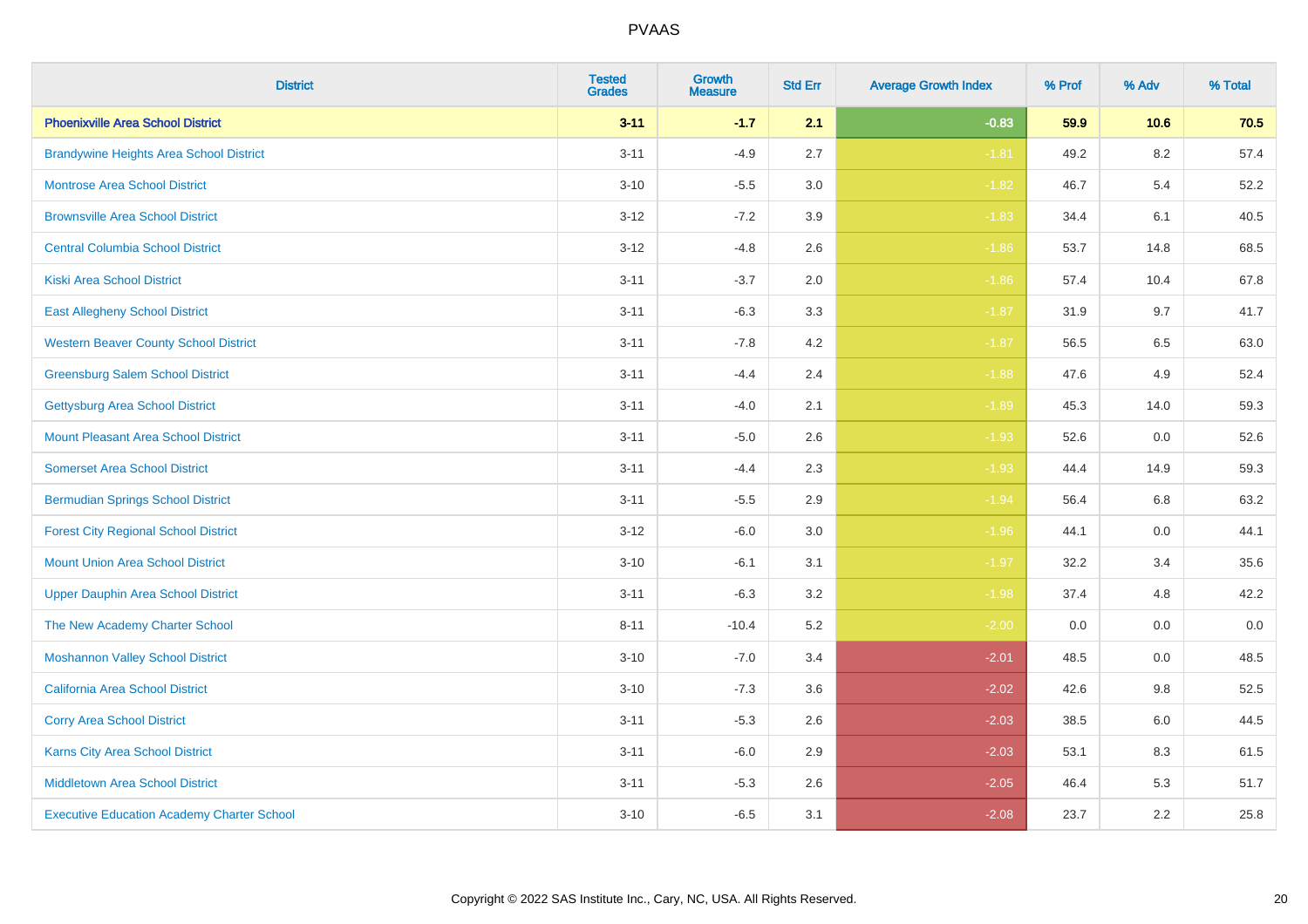| <b>District</b>                                 | <b>Tested</b><br><b>Grades</b> | <b>Growth</b><br><b>Measure</b> | <b>Std Err</b> | <b>Average Growth Index</b> | % Prof | % Adv   | % Total |
|-------------------------------------------------|--------------------------------|---------------------------------|----------------|-----------------------------|--------|---------|---------|
| <b>Phoenixville Area School District</b>        | $3 - 11$                       | $-1.7$                          | 2.1            | $-0.83$                     | 59.9   | 10.6    | 70.5    |
| <b>Williams Valley School District</b>          | $3 - 11$                       | $-7.3$                          | 3.4            | $-2.13$                     | 23.2   | 0.0     | 23.2    |
| <b>Aliquippa School District</b>                | $3 - 11$                       | $-9.0$                          | 4.2            | $-2.14$                     | 11.0   | 0.0     | 11.0    |
| <b>Crawford Central School District</b>         | $3 - 11$                       | $-4.7$                          | 2.2            | $-2.15$                     | 40.6   | 10.5    | 51.1    |
| Susquehanna Township School District            | $3 - 12$                       | $-5.8$                          | 2.7            | $-2.17$                     | 36.0   | 5.6     | 41.6    |
| <b>Perkiomen Valley School District</b>         | $3 - 11$                       | $-3.5$                          | 1.6            | $-2.18$                     | 53.8   | 13.4    | 67.2    |
| <b>Benton Area School District</b>              | $3 - 10$                       | $-9.7$                          | 4.5            | $-2.18$                     | 43.2   | 5.4     | 48.6    |
| Jim Thorpe Area School District                 | $3 - 11$                       | $-5.8$                          | 2.7            | $-2.19$                     | 33.3   | 7.4     | 40.7    |
| <b>Keystone Education Center Charter School</b> | $3 - 12$                       | $-12.9$                         | 5.9            | $-2.19$                     | 28.0   | 0.0     | 28.0    |
| <b>Muncy School District</b>                    | $3 - 11$                       | $-8.1$                          | 3.7            | $-2.21$                     | 42.0   | 3.8     | 45.8    |
| <b>West Middlesex Area School District</b>      | $3 - 10$                       | $-8.4$                          | 3.8            | $-2.21$                     | 34.9   | 2.8     | 37.6    |
| <b>York Co School Of Technology</b>             | $9 - 12$                       | $-3.8$                          | 1.7            | $-2.22$                     | 39.1   | 5.6     | 44.7    |
| <b>East Lycoming School District</b>            | $3 - 11$                       | $-6.0$                          | 2.7            | $-2.24$                     | 48.3   | 4.2     | 52.5    |
| <b>Windber Area School District</b>             | $3 - 11$                       | $-7.2$                          | 3.2            | $-2.24$                     | 55.4   | 7.2     | 62.6    |
| <b>Portage Area School District</b>             | $3 - 10$                       | $-8.1$                          | 3.6            | $-2.26$                     | 40.6   | 9.4     | 50.0    |
| <b>Oxford Area School District</b>              | $3 - 11$                       | $-4.3$                          | 1.9            | $-2.26$                     | 41.3   | $8.0\,$ | 49.3    |
| <b>Juniata County School District</b>           | $3 - 12$                       | $-4.9$                          | 2.1            | $-2.26$                     | 38.5   | 2.9     | 41.4    |
| <b>Indiana Area School District</b>             | $3 - 11$                       | $-5.3$                          | 2.3            | $-2.28$                     | 47.6   | 18.4    | 66.1    |
| South Williamsport Area School District         | $3 - 10$                       | $-5.7$                          | 2.5            | $-2.30$                     | 45.5   | 4.5     | 50.0    |
| Salisbury-Elk Lick School District              | $3 - 11$                       | $-13.5$                         | 5.9            | $-2.30$                     | 27.8   | 0.0     | 27.8    |
| <b>Upper Moreland Township School District</b>  | $3 - 11$                       | $-5.0$                          | 2.2            | $-2.31$                     | 57.9   | 4.0     | 61.9    |
| <b>Southmoreland School District</b>            | $3 - 11$                       | $-8.3$                          | 3.6            | $-2.32$                     | 56.8   | 7.2     | 64.0    |
| La Academia Partnership Charter School          | $6 - 11$                       | $-11.0$                         | 4.7            | $-2.34$                     | 6.8    | 0.0     | 6.8     |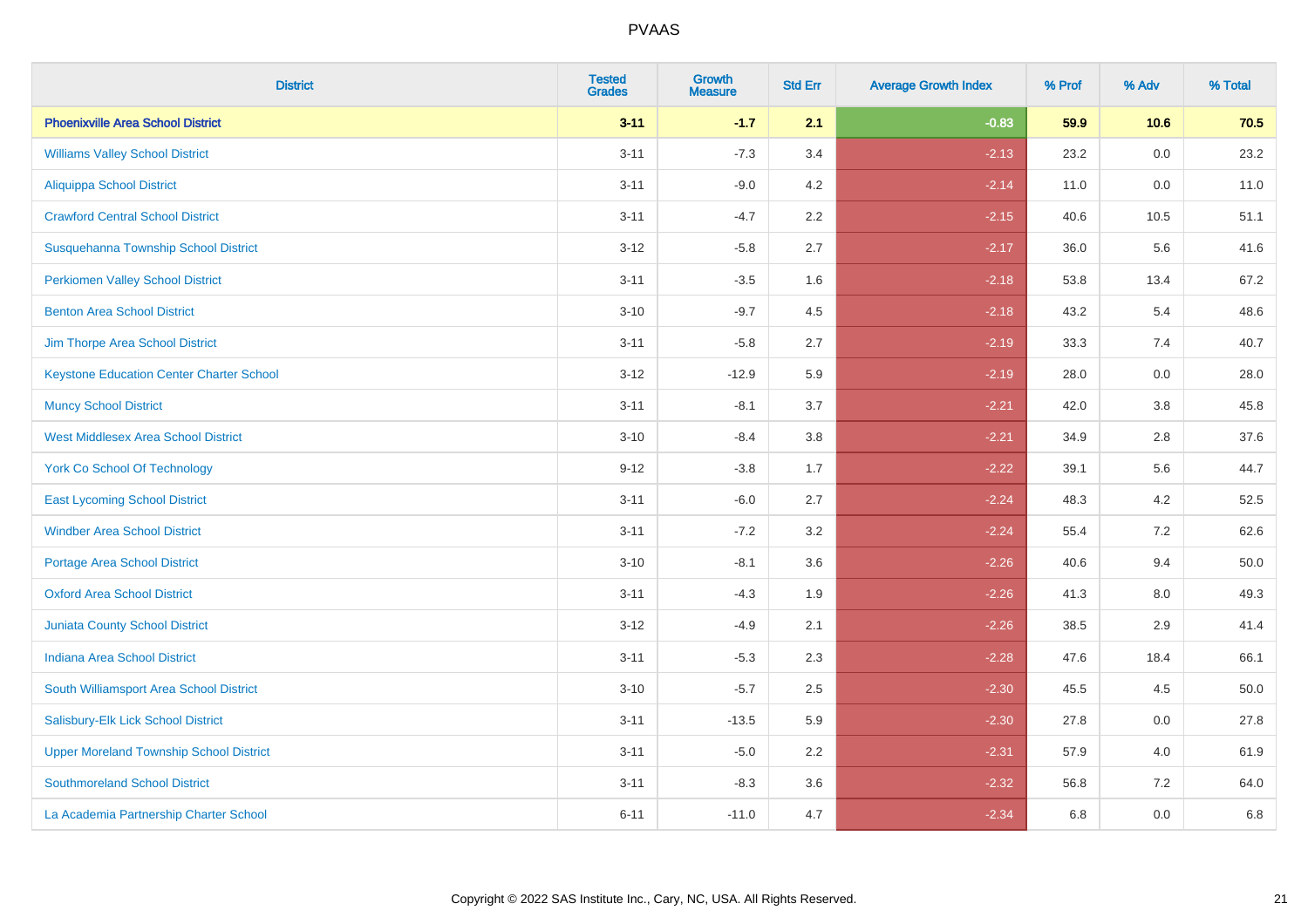| <b>District</b>                               | <b>Tested</b><br><b>Grades</b> | <b>Growth</b><br><b>Measure</b> | <b>Std Err</b> | <b>Average Growth Index</b> | % Prof | % Adv   | % Total |
|-----------------------------------------------|--------------------------------|---------------------------------|----------------|-----------------------------|--------|---------|---------|
| <b>Phoenixville Area School District</b>      | $3 - 11$                       | $-1.7$                          | 2.1            | $-0.83$                     | 59.9   | 10.6    | 70.5    |
| Jefferson-Morgan School District              | $3 - 10$                       | $-9.9$                          | 4.2            | $-2.35$                     | 43.8   | $4.2\,$ | 47.9    |
| <b>Freedom Area School District</b>           | $3 - 11$                       | $-7.1$                          | 3.0            | $-2.37$                     | 43.8   | 4.2     | 47.9    |
| <b>Universal Audenried Charter School</b>     | $9 - 11$                       | $-5.8$                          | 2.4            | $-2.40$                     | 14.6   | 0.0     | 14.6    |
| <b>Chartiers-Houston School District</b>      | $3 - 10$                       | $-8.6$                          | 3.5            | $-2.41$                     | 59.7   | 4.5     | 64.2    |
| <b>Farrell Area School District</b>           | $3 - 11$                       | $-10.4$                         | 4.3            | $-2.41$                     | 19.0   | 0.0     | 19.0    |
| <b>Yough School District</b>                  | $3 - 10$                       | $-6.6$                          | 2.7            | $-2.43$                     | 50.8   | 4.0     | 54.8    |
| <b>Innovative Arts Academy Charter School</b> | $6 - 11$                       | $-9.1$                          | 3.7            | $-2.44$                     | 9.5    | 0.0     | 9.5     |
| <b>Mohawk Area School District</b>            | $3 - 11$                       | $-7.5$                          | 3.1            | $-2.45$                     | 49.4   | 11.0    | 60.4    |
| <b>Sugar Valley Rural Charter School</b>      | $3 - 11$                       | $-11.0$                         | 4.5            | $-2.46$                     | 14.9   | 0.0     | 14.9    |
| <b>Keystone Central School District</b>       | $3 - 11$                       | $-5.1$                          | 2.0            | $-2.46$                     | 44.7   | 4.6     | 49.4    |
| <b>Mahanoy Area School District</b>           | $3 - 10$                       | $-9.0$                          | 3.6            | $-2.49$                     | 26.2   | 1.6     | 27.9    |
| <b>North Star School District</b>             | $3 - 11$                       | $-8.7$                          | 3.5            | $-2.51$                     | 47.8   | 6.0     | 53.7    |
| <b>Slippery Rock Area School District</b>     | $3 - 11$                       | $-6.3$                          | 2.5            | $-2.51$                     | 56.2   | 9.5     | 65.7    |
| <b>Blue Mountain School District</b>          | $3 - 10$                       | $-5.8$                          | 2.3            | $-2.56$                     | 46.6   | 8.5     | 55.1    |
| <b>Northwest Area School District</b>         | $3 - 10$                       | $-10.0$                         | 3.8            | $-2.59$                     | 34.6   | 7.3     | 41.8    |
| <b>Coatesville Area School District</b>       | $3 - 11$                       | $-4.4$                          | 1.7            | $-2.62$                     | 36.3   | 4.2     | 40.5    |
| <b>Dunmore School District</b>                | $3 - 11$                       | $-7.7$                          | 2.9            | $-2.62$                     | 34.0   | 7.2     | 41.2    |
| Northern Tioga School District                | $3 - 12$                       | $-7.5$                          | 2.8            | $-2.64$                     | 54.0   | 1.2     | 55.2    |
| <b>New Castle Area School District</b>        | $3 - 12$                       | $-6.4$                          | 2.4            | $-2.66$                     | 32.5   | 4.3     | 36.8    |
| <b>Pine Grove Area School District</b>        | $3 - 11$                       | $-7.7$                          | 2.9            | $-2.66$                     | 42.3   | 7.7     | 50.0    |
| <b>Harbor Creek School District</b>           | $3 - 11$                       | $-7.1$                          | 2.7            | $-2.67$                     | 48.8   | 15.2    | 64.0    |
| <b>Blairsville-Saltsburg School District</b>  | $3 - 11$                       | $-8.0$                          | 3.0            | $-2.68$                     | 37.3   | 7.0     | 44.3    |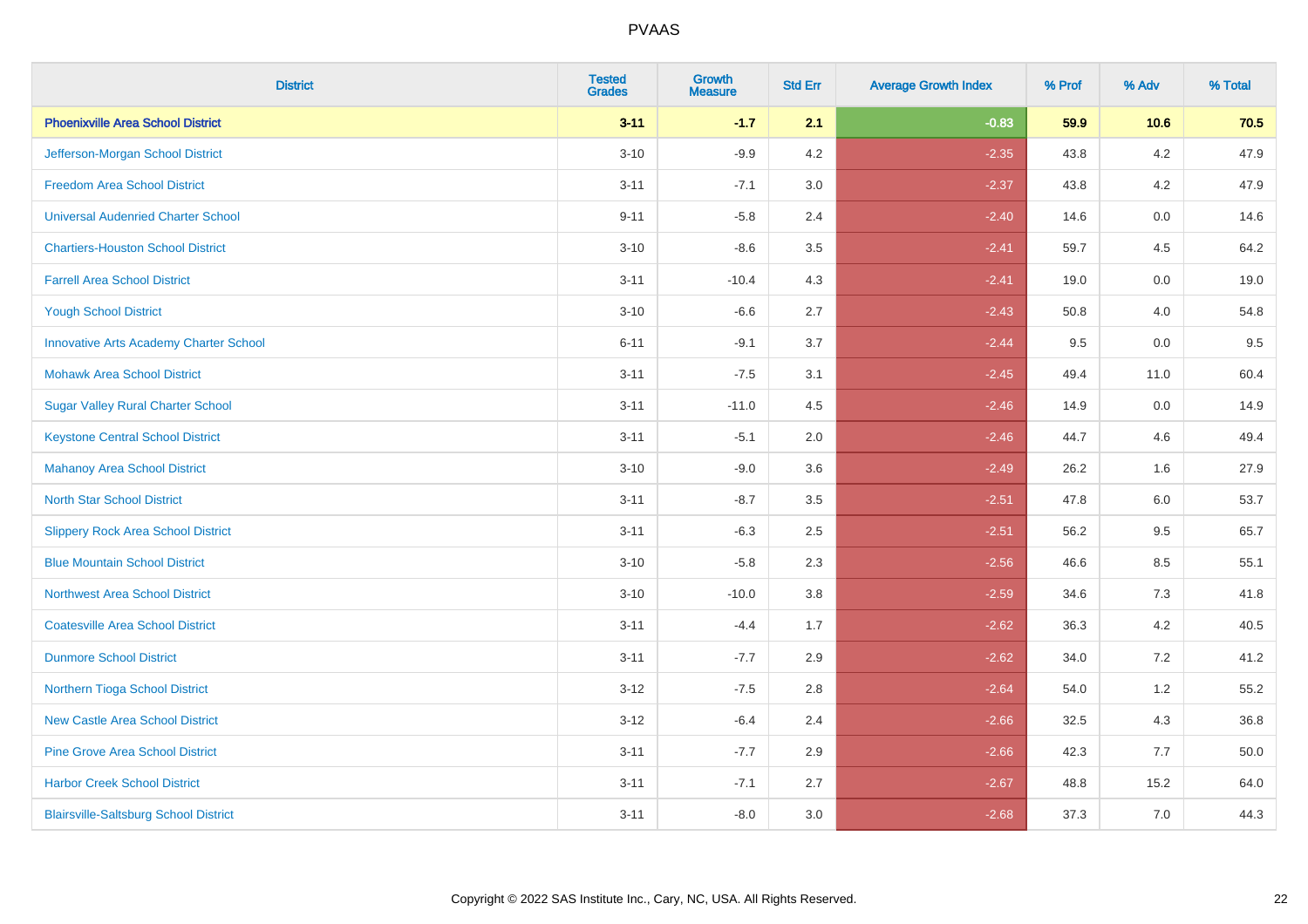| <b>District</b>                             | <b>Tested</b><br><b>Grades</b> | <b>Growth</b><br><b>Measure</b> | <b>Std Err</b> | <b>Average Growth Index</b> | % Prof | % Adv | % Total |
|---------------------------------------------|--------------------------------|---------------------------------|----------------|-----------------------------|--------|-------|---------|
| <b>Phoenixville Area School District</b>    | $3 - 11$                       | $-1.7$                          | 2.1            | $-0.83$                     | 59.9   | 10.6  | 70.5    |
| <b>South Allegheny School District</b>      | $3 - 11$                       | $-8.8$                          | 3.2            | $-2.70$                     | 40.5   | 0.0   | 40.5    |
| <b>Quakertown Community School District</b> | $3 - 12$                       | $-4.4$                          | 1.6            | $-2.70$                     | 56.5   | 10.0  | 66.6    |
| <b>Trinity Area School District</b>         | $3 - 11$                       | $-5.4$                          | 2.0            | $-2.71$                     | 48.3   | 11.8  | 60.1    |
| <b>Propel Charter School-Montour</b>        | $3 - 10$                       | $-10.7$                         | 3.9            | $-2.71$                     | 13.7   | 0.0   | 13.7    |
| <b>Forest Hills School District</b>         | $3 - 11$                       | $-7.3$                          | 2.7            | $-2.74$                     | 41.1   | 13.7  | 54.8    |
| <b>Highlands School District</b>            | $3 - 11$                       | $-7.4$                          | 2.7            | $-2.76$                     | 44.4   | 3.7   | 48.2    |
| <b>Redbank Valley School District</b>       | $3 - 11$                       | $-9.5$                          | 3.4            | $-2.77$                     | 31.5   | 4.9   | 36.4    |
| <b>Carlisle Area School District</b>        | $3 - 11$                       | $-5.3$                          | 1.9            | $-2.81$                     | 54.0   | 6.3   | 60.3    |
| <b>Carmichaels Area School District</b>     | $3 - 10$                       | $-9.3$                          | 3.3            | $-2.81$                     | 35.1   | 1.4   | 36.5    |
| <b>Nazareth Area School District</b>        | $3 - 11$                       | $-4.7$                          | 1.7            | $-2.82$                     | 59.2   | 9.9   | 69.0    |
| <b>Northern Potter School District</b>      | $3-12$                         | $-13.1$                         | 4.6            | $-2.84$                     | 37.5   | 0.0   | 37.5    |
| <b>Propel Charter School-Homestead</b>      | $3 - 11$                       | $-11.7$                         | 4.1            | $-2.84$                     | 15.9   | 0.0   | 15.9    |
| <b>Union City Area School District</b>      | $3 - 12$                       | $-10.2$                         | 3.6            | $-2.87$                     | 42.9   | 3.2   | 46.0    |
| <b>Rochester Area School District</b>       | $3 - 11$                       | $-13.2$                         | 4.6            | $-2.89$                     | 19.5   | 1.3   | 20.8    |
| <b>Conneaut School District</b>             | $3 - 12$                       | $-7.5$                          | 2.6            | $-2.91$                     | 38.4   | 7.4   | 45.8    |
| <b>Easton Area School District</b>          | $3 - 12$                       | $-4.1$                          | 1.4            | $-2.91$                     | 39.9   | 4.0   | 43.9    |
| <b>Penn Hills School District</b>           | $3 - 11$                       | $-7.6$                          | 2.6            | $-2.94$                     | 33.1   | 0.7   | 33.8    |
| <b>North East School District</b>           | $3 - 11$                       | $-9.3$                          | 3.1            | $-3.02$                     | 62.6   | 14.4  | 77.0    |
| <b>Pittsburgh School District</b>           | $3 - 11$                       | $-3.3$                          | 1.1            | $-3.04$                     | 33.9   | 8.2   | 42.1    |
| Philadelphia Academy Charter School         | $3 - 11$                       | $-8.9$                          | 2.9            | $-3.04$                     | 50.5   | 2.9   | 53.4    |
| <b>Palisades School District</b>            | $3 - 11$                       | $-8.7$                          | 2.8            | $-3.06$                     | 53.8   | 6.7   | 60.5    |
| <b>Dubois Area School District</b>          | $3 - 11$                       | $-6.2$                          | 2.0            | $-3.07$                     | 50.9   | 13.4  | 64.3    |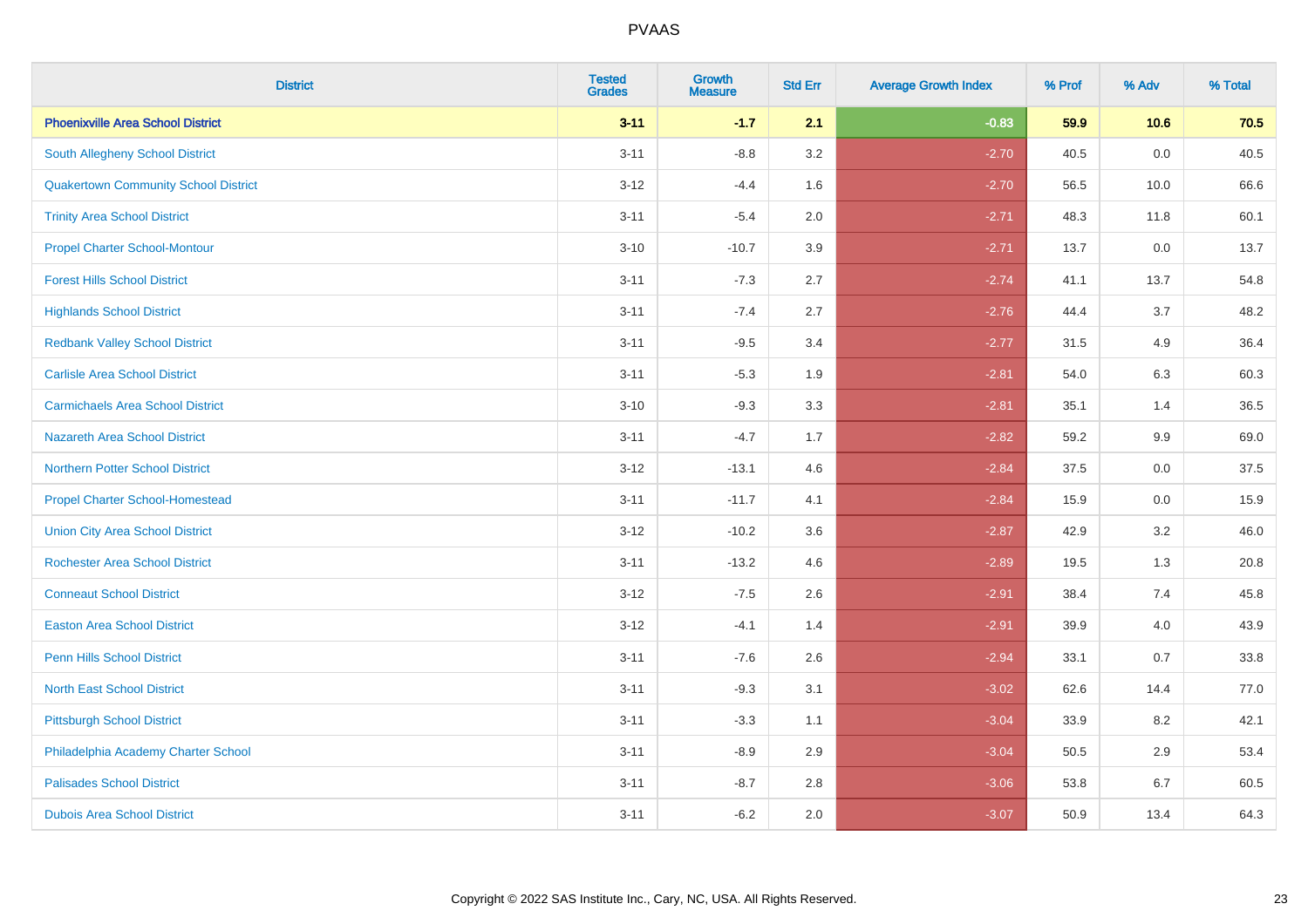| <b>District</b>                               | <b>Tested</b><br><b>Grades</b> | <b>Growth</b><br><b>Measure</b> | <b>Std Err</b> | <b>Average Growth Index</b> | % Prof | % Adv   | % Total |
|-----------------------------------------------|--------------------------------|---------------------------------|----------------|-----------------------------|--------|---------|---------|
| <b>Phoenixville Area School District</b>      | $3 - 11$                       | $-1.7$                          | 2.1            | $-0.83$                     | 59.9   | 10.6    | 70.5    |
| <b>Wallenpaupack Area School District</b>     | $3 - 11$                       | $-7.1$                          | 2.3            | $-3.09$                     | 40.8   | 2.4     | 43.1    |
| <b>Boyertown Area School District</b>         | $3 - 11$                       | $-4.7$                          | 1.5            | $-3.17$                     | 55.2   | 11.3    | 66.5    |
| <b>Waynesboro Area School District</b>        | $3 - 12$                       | $-6.1$                          | 1.9            | $-3.20$                     | 50.0   | 6.8     | 56.8    |
| <b>Tamaqua Area School District</b>           | $3 - 12$                       | $-8.2$                          | 2.5            | $-3.24$                     | 44.5   | 1.9     | 46.4    |
| Maritime Academy Charter School               | $3 - 10$                       | $-11.4$                         | 3.5            | $-3.29$                     | 15.2   | 0.0     | 15.2    |
| <b>Neshannock Township School District</b>    | $3 - 10$                       | $-9.7$                          | 2.9            | $-3.34$                     | 62.4   | 5.6     | 67.9    |
| <b>Steelton-Highspire School District</b>     | $3 - 11$                       | $-11.8$                         | 3.5            | $-3.40$                     | 14.5   | 0.0     | 14.5    |
| <b>Elizabeth Forward School District</b>      | $3 - 11$                       | $-8.4$                          | 2.4            | $-3.41$                     | 51.7   | 4.0     | 55.7    |
| <b>Interboro School District</b>              | $3 - 12$                       | $-7.3$                          | 2.1            | $-3.43$                     | 46.6   | 4.8     | 51.4    |
| <b>Williamsburg Community School District</b> | $3 - 11$                       | $-14.3$                         | 4.1            | $-3.48$                     | 28.3   | 0.0     | 28.3    |
| <b>Penn-Delco School District</b>             | $3 - 11$                       | $-6.8$                          | 1.9            | $-3.51$                     | 46.6   | 3.2     | 49.8    |
| <b>Milton Area School District</b>            | $3 - 11$                       | $-8.7$                          | 2.5            | $-3.52$                     | 45.4   | $6.9\,$ | 52.3    |
| <b>Moniteau School District</b>               | $3 - 11$                       | $-11.8$                         | 3.3            | $-3.56$                     | 50.0   | 6.3     | 56.3    |
| <b>Clearfield Area School District</b>        | $3 - 10$                       | $-9.4$                          | 2.6            | $-3.56$                     | 43.0   | 3.1     | 46.1    |
| <b>Ridgway Area School District</b>           | $3 - 11$                       | $-14.5$                         | 4.1            | $-3.56$                     | 49.0   | $9.8\,$ | 58.8    |
| <b>Berwick Area School District</b>           | $3 - 11$                       | $-9.3$                          | 2.6            | $-3.59$                     | 42.1   | 5.5     | 47.6    |
| Johnsonburg Area School District              | $3 - 11$                       | $-14.1$                         | 3.9            | $-3.62$                     | 54.0   | 4.6     | 58.6    |
| Propel Charter School - Braddock Hills        | $3 - 11$                       | $-13.6$                         | 3.6            | $-3.81$                     | 9.7    | 1.6     | 11.3    |
| Northern Lehigh School District               | $3 - 12$                       | $-10.4$                         | 2.7            | $-3.82$                     | 28.0   | 9.3     | 37.3    |
| <b>Bradford Area School District</b>          | $3 - 12$                       | $-9.3$                          | 2.4            | $-3.87$                     | 45.8   | 8.3     | 54.2    |
| <b>Marion Center Area School District</b>     | $3 - 10$                       | $-12.0$                         | 3.1            | $-3.87$                     | 33.7   | 1.1     | 34.8    |
| <b>Minersville Area School District</b>       | $3 - 11$                       | $-14.4$                         | 3.7            | $-3.90$                     | 39.3   | 3.3     | 42.6    |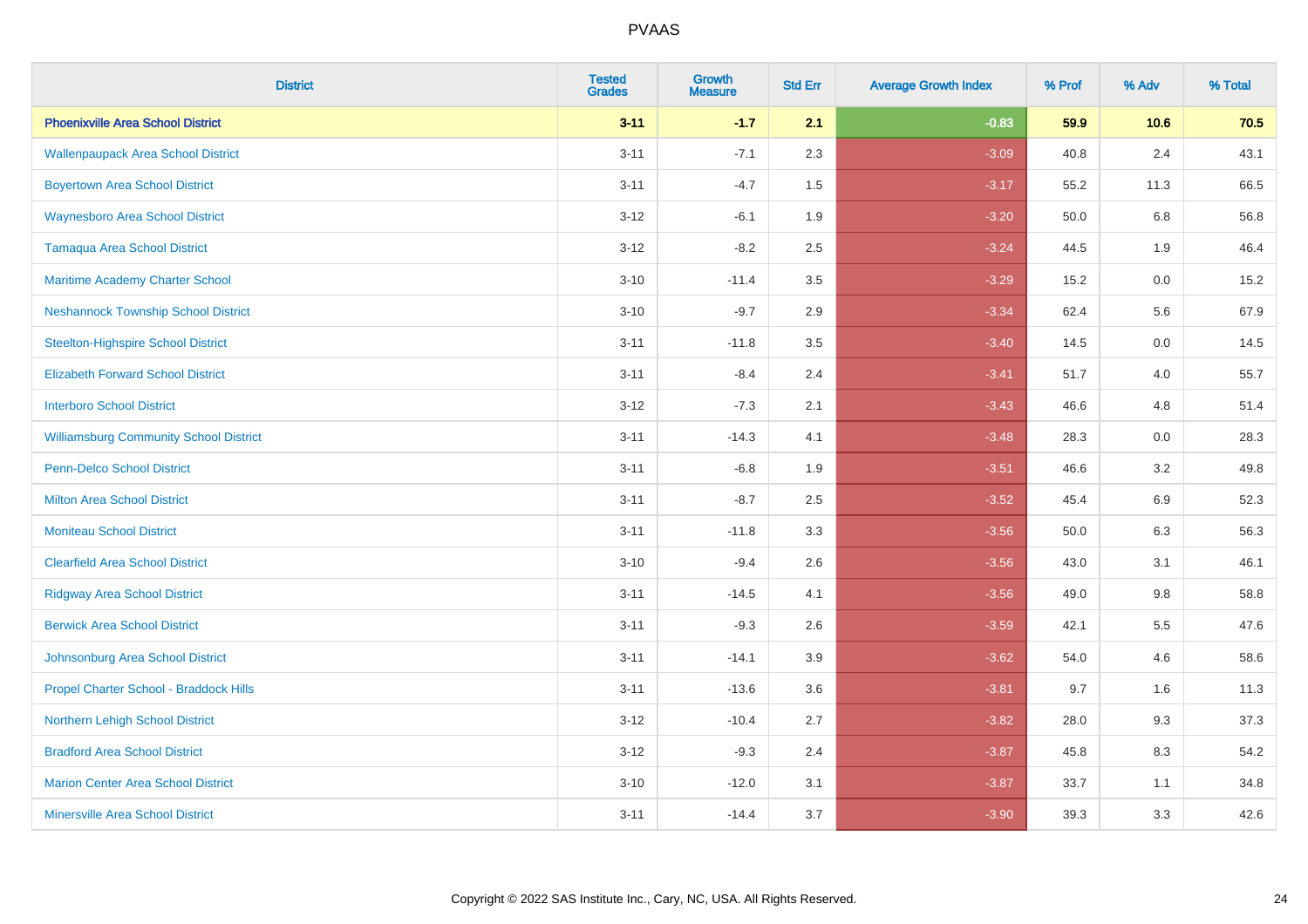| <b>District</b>                                | <b>Tested</b><br><b>Grades</b> | <b>Growth</b><br><b>Measure</b> | <b>Std Err</b> | <b>Average Growth Index</b> | % Prof | % Adv   | % Total |
|------------------------------------------------|--------------------------------|---------------------------------|----------------|-----------------------------|--------|---------|---------|
| <b>Phoenixville Area School District</b>       | $3 - 11$                       | $-1.7$                          | 2.1            | $-0.83$                     | 59.9   | 10.6    | 70.5    |
| Southern Huntingdon County School District     | $3 - 11$                       | $-12.9$                         | 3.2            | $-3.98$                     | 32.5   | 2.5     | 35.0    |
| <b>Big Spring School District</b>              | $3 - 11$                       | $-9.8$                          | 2.4            | $-4.00$                     | 38.6   | 8.9     | 47.5    |
| Catasauqua Area School District                | $3 - 12$                       | $-12.1$                         | 3.0            | $-4.00$                     | 36.8   | $7.6\,$ | 44.3    |
| <b>Avonworth School District</b>               | $3 - 10$                       | $-12.6$                         | 3.1            | $-4.01$                     | 59.8   | 4.6     | 64.4    |
| <b>Wellsboro Area School District</b>          | $3 - 11$                       | $-12.4$                         | 3.0            | $-4.11$                     | 49.2   | 11.9    | 61.1    |
| <b>Columbia-Montour AVTS</b>                   | $9 - 10$                       | $-12.5$                         | 3.0            | $-4.16$                     | 22.3   | 0.6     | 22.9    |
| Jefferson County-Dubois AVTS                   | $9 - 11$                       | $-16.2$                         | 3.9            | $-4.16$                     | 23.0   | 0.0     | 23.0    |
| <b>West Mifflin Area School District</b>       | $3 - 12$                       | $-12.3$                         | 2.9            | $-4.22$                     | 39.7   | 10.3    | 50.0    |
| <b>South Park School District</b>              | $3 - 11$                       | $-11.3$                         | 2.7            | $-4.23$                     | 53.5   | 13.7    | 67.3    |
| Southern Tioga School District                 | $3 - 11$                       | $-11.5$                         | 2.7            | $-4.25$                     | 47.8   | 6.4     | 54.3    |
| <b>Butler Area School District</b>             | $3 - 11$                       | $-6.5$                          | 1.5            | $-4.26$                     | 42.5   | 9.4     | 51.9    |
| <b>Lampeter-Strasburg School District</b>      | $3 - 12$                       | $-8.6$                          | 2.0            | $-4.33$                     | 55.1   | 9.8     | 64.8    |
| <b>Annville-Cleona School District</b>         | $3 - 12$                       | $-12.1$                         | 2.7            | $-4.46$                     | 34.9   | $7.8\,$ | 42.6    |
| <b>Penns Manor Area School District</b>        | $3 - 12$                       | $-17.0$                         | 3.7            | $-4.52$                     | 29.7   | 3.1     | 32.8    |
| <b>Riverside Beaver County School District</b> | $3 - 11$                       | $-14.0$                         | 3.0            | $-4.64$                     | 49.4   | 8.8     | 58.2    |
| <b>Frazier School District</b>                 | $3 - 11$                       | $-17.2$                         | 3.7            | $-4.70$                     | 37.1   | 1.6     | 38.7    |
| <b>Tulpehocken Area School District</b>        | $3 - 12$                       | $-13.7$                         | 2.8            | $-4.81$                     | 36.7   | 2.8     | 39.4    |
| <b>Tacony Academy Charter School</b>           | $3 - 11$                       | $-14.7$                         | 3.0            | $-4.82$                     | 22.4   | 1.8     | 24.1    |
| <b>Bucks County Technical High School</b>      | $9 - 10$                       | $-12.0$                         | 2.5            | $-4.84$                     | 35.9   | 3.2     | 39.2    |
| Schuylkill Haven Area School District          | $3 - 11$                       | $-15.3$                         | 3.1            | $-4.87$                     | 49.7   | 2.4     | 52.1    |
| Southern Columbia Area School District         | $3 - 11$                       | $-14.6$                         | 3.0            | $-4.92$                     | 55.0   | 4.0     | 59.0    |
| <b>Titusville Area School District</b>         | $3 - 11$                       | $-13.2$                         | 2.6            | $-4.99$                     | 43.2   | 4.8     | 48.0    |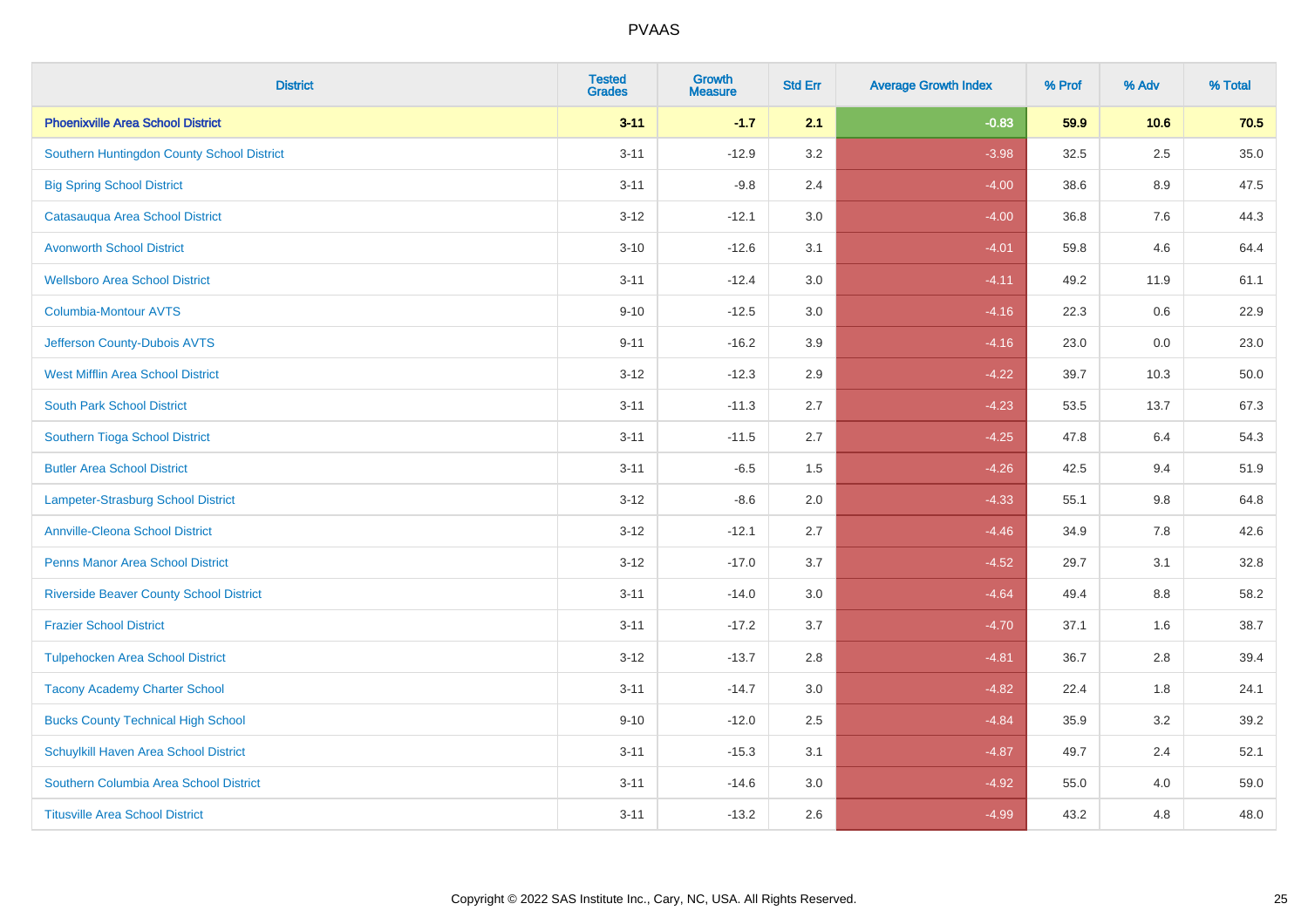| <b>District</b>                              | <b>Tested</b><br><b>Grades</b> | <b>Growth</b><br><b>Measure</b> | <b>Std Err</b> | <b>Average Growth Index</b> | % Prof | % Adv   | % Total |
|----------------------------------------------|--------------------------------|---------------------------------|----------------|-----------------------------|--------|---------|---------|
| <b>Phoenixville Area School District</b>     | $3 - 11$                       | $-1.7$                          | 2.1            | $-0.83$                     | 59.9   | 10.6    | 70.5    |
| <b>Plum Borough School District</b>          | $3 - 11$                       | $-11.3$                         | 2.2            | $-5.19$                     | 51.1   | 9.0     | 60.1    |
| <b>Mastery Charter School - Gratz Campus</b> | $7 - 10$                       | $-23.9$                         | 4.5            | $-5.29$                     | 2.9    | 0.0     | 2.9     |
| <b>Southern Fulton School District</b>       | $3 - 11$                       | $-23.7$                         | 4.4            | $-5.37$                     | 34.2   | 10.5    | 44.7    |
| <b>Exeter Township School District</b>       | $3 - 11$                       | $-10.4$                         | 1.9            | $-5.44$                     | 50.6   | 2.7     | 53.3    |
| <b>Solanco School District</b>               | $3 - 11$                       | $-11.0$                         | 2.0            | $-5.55$                     | 41.6   | 4.5     | 46.1    |
| <b>Springfield Township School District</b>  | $3 - 11$                       | $-18.9$                         | 3.2            | $-5.88$                     | 62.6   | 3.6     | 66.3    |
| <b>Abington School District</b>              | $3 - 10$                       | $-11.5$                         | 1.9            | $-6.00$                     | 56.2   | 11.6    | 67.8    |
| <b>Ringgold School District</b>              | $3 - 11$                       | $-14.7$                         | 2.4            | $-6.04$                     | 41.5   | 7.9     | 49.4    |
| <b>Lawrence County CTC</b>                   | $10 - 11$                      | $-21.7$                         | 3.6            | $-6.05$                     | 19.8   | 0.0     | 19.8    |
| Lackawanna Trail School District             | $3 - 10$                       | $-21.7$                         | 3.5            | $-6.20$                     | 38.5   | 1.5     | 40.0    |
| Mifflinburg Area School District             | $3 - 11$                       | $-15.8$                         | 2.5            | $-6.30$                     | 42.4   | 4.0     | 46.4    |
| <b>Curwensville Area School District</b>     | $3 - 11$                       | $-27.9$                         | 4.1            | $-6.72$                     | 42.5   | 4.1     | 46.6    |
| <b>Bristol Township School District</b>      | $3 - 11$                       | $-13.9$                         | 2.0            | $-7.05$                     | 31.0   | 3.7     | 34.7    |
| <b>Northwestern School District</b>          | $3 - 11$                       | $-24.9$                         | 3.5            | $-7.13$                     | 42.6   | 2.9     | 45.6    |
| <b>Chambersburg Area School District</b>     | $3 - 11$                       | $-9.5$                          | 1.3            | $-7.20$                     | 42.7   | $8.6\,$ | 51.4    |
| Philipsburg-Osceola Area School District     | $3 - 11$                       | $-24.8$                         | 3.3            | $-7.43$                     | 19.7   | 2.6     | 22.4    |
| <b>Hatboro-Horsham School District</b>       | $3 - 11$                       | $-12.8$                         | 1.7            | $-7.47$                     | 45.6   | 7.2     | 52.8    |
| Owen J Roberts School District               | $3 - 11$                       | $-12.3$                         | 1.6            | $-7.61$                     | 57.0   | 11.9    | 69.0    |
| <b>Norristown Area School District</b>       | $3 - 12$                       | $-12.8$                         | 1.6            | $-7.98$                     | 23.5   | 2.3     | 25.7    |
| <b>West Side CTC</b>                         | $9 - 10$                       | $-37.4$                         | 4.3            | $-8.64$                     | 8.8    | 0.0     | $8.8\,$ |
| <b>Shikellamy School District</b>            | $3 - 10$                       | $-22.3$                         | 2.5            | $-8.92$                     | 33.3   | 6.1     | 39.5    |
| <b>Erie City School District</b>             | $3 - 12$                       | $-14.5$                         | 1.6            | $-9.26$                     | 25.4   | 3.0     | 28.4    |